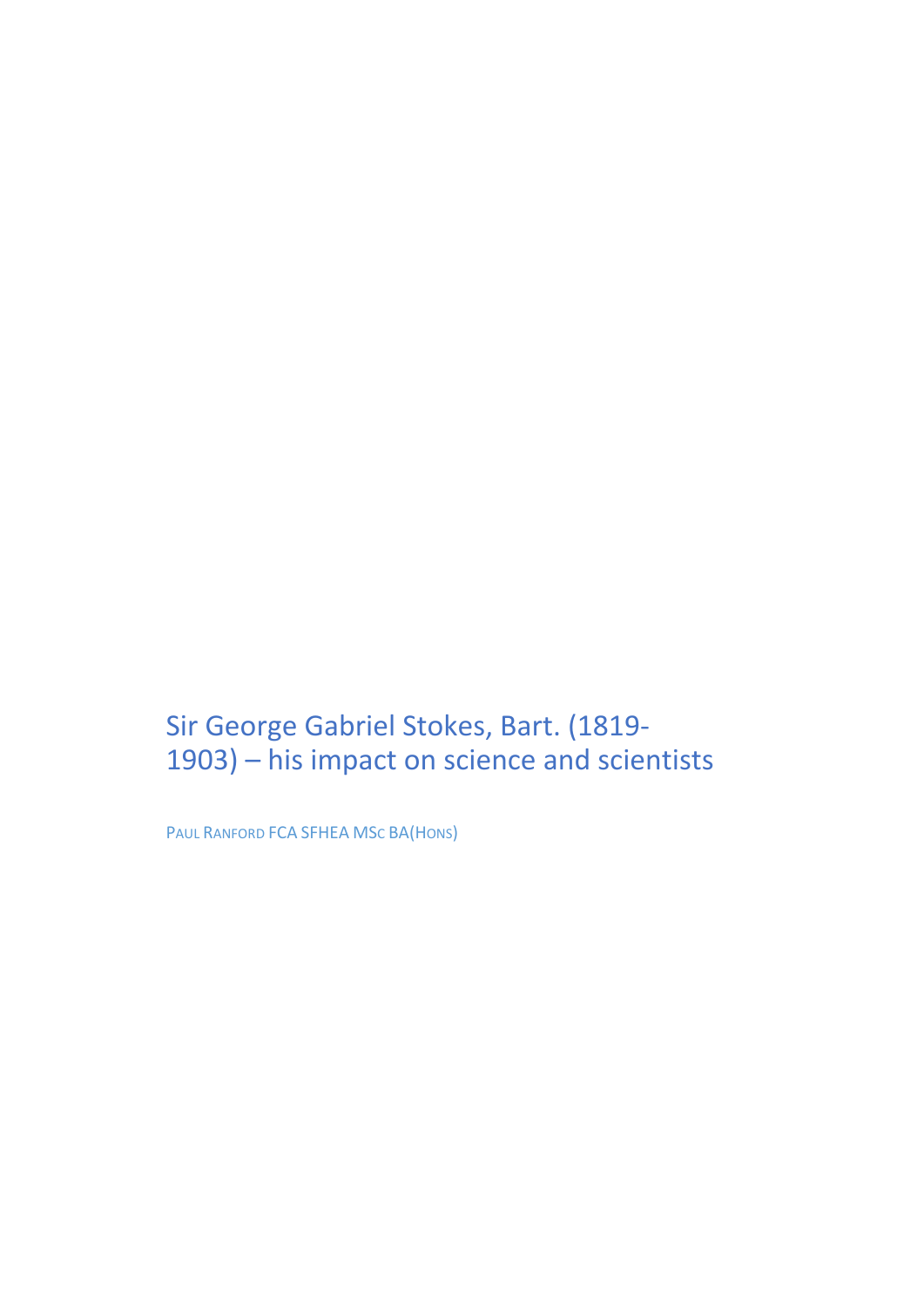*"The pages of the 'Proceedings' and 'Transactions' abound with grateful recognitions of help … rendered [by Stokes], and in many cases his suggestions or comments form not the least valuable part of memoirs which appear under the names of others." <sup>1</sup>*

#### **Introduction**

1

This paper focuses on the history, rather than the mathematical physics, of Sir George Gabriel Stokes at the Royal Society.

The epigraph above, an extract from Stokes's obituary notice written by Lord Rayleigh, implies that the impact of Stokes on C19th science might be best characterised not by his mathematical physics work (as the historiography generally has it), but by the assistance he provided to other scientists in their endeavour to further scientific knowledge.

We might reasonably assume that a quotation from an obituary notice exaggerates by inclining to the hagiographic rather than providing a more considered reflection. The selection of evidence presented here however confirms that Lord Rayleigh was nothing less than honest and precise in his language. The key understanding required is the measure of Stokes's authority over scientists in addition to his selfless willingness to assist them. He became one of the two Secretaries of the Royal Society in 1854, only seven years after Royal Society reforms had placed the emphasis of the Society (and its criteria for Fellowship) on scientific achievement and excellence rather than on patronage or privilege.  $2(p362),3(pp216-7),4(p104)$  Stokes embraced this notion with an apparent natural (or, at least, undisputed) talent for recognising scientific excellence, and with serious intent and stamina to improve substandard work presented to him. While he remained the junior of the two secretaries (by only one year) until the retirement of William Sharpey in 1871, he took sole responsibility<sup>i</sup> from 1854 for the so-called "internal scientific work" of the Society.<sup>5(p323-4),6(p98)</sup> This mainly involved reading papers submitted for publication in the *Proceedings* or *Transactions of the Royal Society* and corresponding at length with authors in order to suggest – and sometimes enforce – improvement before allowing the work to be considered for publication.

<span id="page-1-1"></span><span id="page-1-0"></span>Stokes's original researches – his experimental and theoretical work – influenced Victorian science in ways that are undeniably profound. He formulated a theory to explain the phenomenon of fluorescence (he coined the word), allowing the then newly discovered technique of spectroscopy to be extended into the ultraviolet part

<sup>&</sup>lt;sup>i</sup> Sir Michael Foster (2nd longest serving Secretary of the Royal Society (from 1881-1903)) recalled this in his appreciation of Stokes published in Larmor [\(6\)](#page-1-0). In private to Huxley, Foster's views on Stokes as President of the Royal Society were rather less than appreciative, although this offers no reason to doubt the factual basis of the elements included above.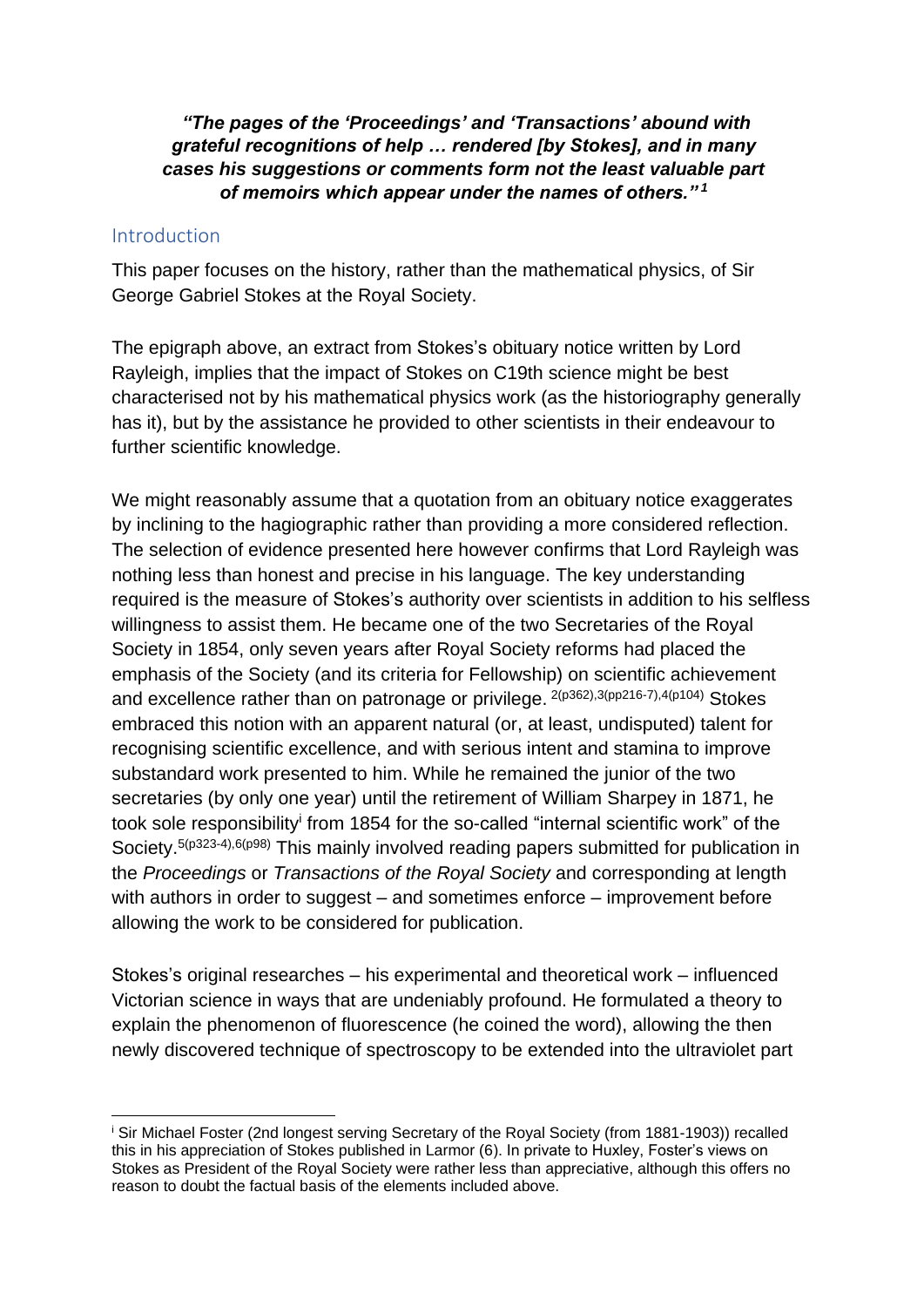of the spectrum.<sup>7,ii</sup> The Navier-Stokes equations are regularly applied today in any investigation involving fluid flows, ii and it is for these that he is best known. His most influential work, however, is his far broader, longer-lasting and far less welldocumented impact on Victorian science and on extensions of scientific knowledge generally throughout and after his long tenure as joint-Secretary and then President of the Royal Society, a total period of 36 years (1854-90). It was during this era that seminal advances were made in the understanding of the physical sciences, including electrical and magnetic phenomena, the essential concepts underpinning the new science of thermodynamics, the kinetic theory of gases and (towards the end of Stokes's life), the beginnings of investigations into atomic structure.

<span id="page-2-0"></span>For much of this long period Stokes acted as the Editor of the Royal Society's two main scientific publications, *Philosophical Transactions of the Royal Society* ("*Phil. Trans.*") and *Proceedings of the Royal Society* ("*Proceedings*"). He maintained and forged new peer review practices, chose appropriate referees for each paper (assuming much of the work himself), <sup>8</sup> arbitrated between the differing views of referees and author in lengthy official communications between them (and in lengthier unofficial correspondence with the author) and ultimately (with very few exceptions over his tenure) judged the scientific and technical merits of papers to standards he defined and upheld.

By "technical merit", Stokes meant underpinned by rigorous mathematics, preferably based on fundamental and well-established Newtonian laws. Stokes's mathematics was the product of the "Cambridge school", the mathematical Tripos in which pure algebraic skills were forged and tested under gruelling examination conditions. 9 Stokes graduated in 1841 as "Senior Wrangler" – first in the mathematical order of merit for the academic year – and also as "First Smith's Prizeman". The Smith's Prize was an examination of different character involving the application of mathematics to problems of natural philosophy, in which students were expected to show insights not required in the Tripos<sup>10</sup> and success in both examinations resulted in the reward of Stokes's immediate election to Fellowship of Pembroke College, iv where he remained for 66 years<sup>v</sup>. Stokes's mathematical techniques and experimental outlook later influenced generations of British scientists, including James Clerk Maxwell, J.J. Thomson and Lord Rayleigh, to all of whom he acted as mentor, mathematical tutor and examiner. Many of the physicists of the Victorian era conversed in the language of wrangler-level mathematics, and at the centre of them

ii The simplicity of the experiments Stokes's undertook to reach his profound conclusions was typical. See also Larmor [\(6\)](#page-1-0), p19: "... if you gave Stokes the Sun there was no experiment he could not do for two-pence", although the source of this quotation is not provided by Larmor. Several of Stokes's contemporaries expressed similar views.

iii From gas pipes to glacial flows and large-scale atmospheric perturbations.

 $iv$  Larmor [\(6\)](#page-1-0), p7.

<sup>v</sup> Stokes's Fellowship of Pembroke college was not unbroken – from 1857 he was forced to resign on his marriage, but after the rules changed in 1862 he was readmitted to Fellowship.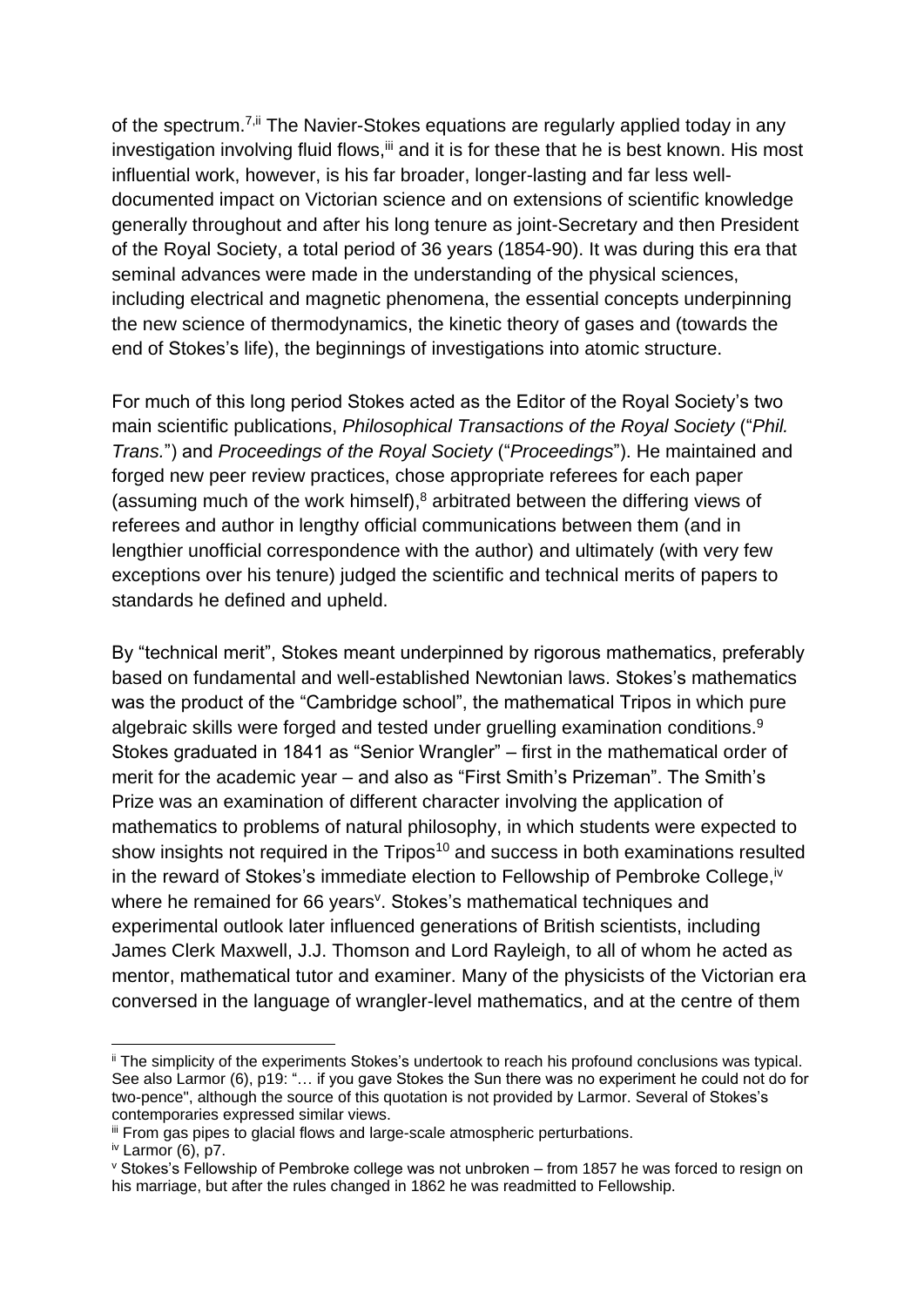all Stokes, Lucasian professor for over 50 years, was the master. To those scientists not so well equipped to deal with mathematical theory, Stokes selflessly provided the assistance required to underpin theory. This paper provides examples of both categories.

<span id="page-3-0"></span>The primary sources from which the historical impact of Stokes on his contemporaries may be best appraised are, for the most part, held in Cambridge University Library ("CUL").<sup>11</sup> There are a variety of difficulties in accessing these documents. First, there are approximately 68,000 separate pages (equivalent to 25- 30,000 individual documents, significantly larger than the Darwin collection), mostly comprising letters from his correspondents rather than Stokes's own words. Secondly, they are accessible only via reels of microfiche as the original documents are regarded as too fragile or precious for direct examination by researchers, and this adds considerable amounts of time (and some mechanical manipulation) to the effort of accessing any specific item. Examining documents via the projecting lens and screen of the microfiche reader, however good the original photographic record, adds its own complications to the task, especially as, thirdly, the handwriting of Victorian scientists (not least that of Stokes himself) generally offers no compromise to the eye of the interested historian.

While it seems likely that these inconveniences compound to frustrate historians, the lack of scholarly focus on Stokes<sup>12</sup> should not be so glibly explained. This brief paper also begins consideration of the broader question on why Stokes seems neglected in the historiography compared to many of his peers. The discipline of the history of science itself, the paths of its development since 1945, may have some significant bearing on this question and I will offer below some preliminary comments on how and why this might be so.

My research programme comprises the examination of specific contributions made by Stokes to the work of other scientists, tracing original submissions through refereeing reports from Stokes or other referees (relevant where Stokes has used his authority to amend or dismiss a suggestion) and correspondence between referees, authors and Stokes through to eventual publication in a Royal Society journal. The extent to which Stokes has influenced the published version of the relevant submission are assessed and compared to the historical credit afforded him. The measure of such influence is generally found to be far the greater of the two. I examine here only three case studies of the many available, two of which relate to eminent physicists of the Victorian era with extensive published biographical histories in which Stokes's part, given the evidence below, seems curiously understated.

The final case study relates to a less well-known, scientist – in fact a chemist, so outside Stokes's generally recognised sphere of expertise – but on whom Stokes's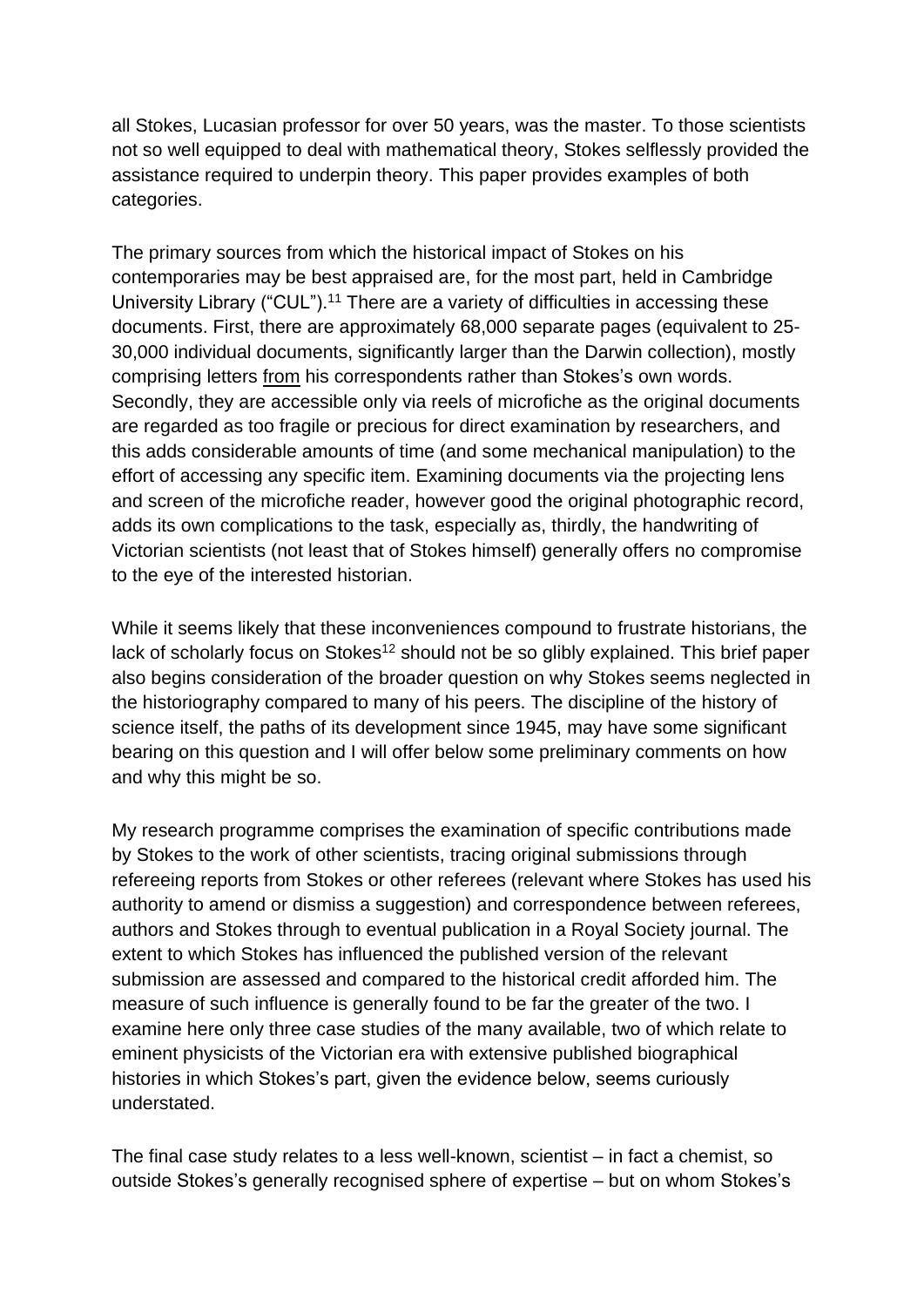impact was nonetheless formative in terms of his published *oeuvre*. This case demonstrates the extraordinary lengths to which Stokes would go to support, guide and occasionally direct in ways that were not always ultimately fruitful nor (it might be inferred) wholly appreciated. The completeness of the historical record of this correspondence, which is as far as I know unexamined from this perspective, provides insight into the vicarious means (and the extraordinary investment of time and effort) by which Stokes sought to extend scientific knowledge, even sometimes in a minor way, through his work with other scientists.

## Case study  $1 -$  William Thomson (Lord Kelvin) FRS (1824-1907)<sup>vi</sup>

<span id="page-4-0"></span>Of all Stokes's several cordial relationships with other scientists, undoubtedly the most significant was his friendship with Thomson/Kelvin evidenced by the warm correspondence between them over 55 years. This was transcribed and published with explanatory notes by David Wilson in 1990,<sup>13</sup> and provides a treasure trove of opportunity for historical analysis of scientific developments over the Victorian era. There was no contemporary scientific issue that was not, or could not be, discussed between them. The letters from Thomson/Kelvin are full of ideas, false starts, crossed purposes, requests for information or for confirmation of points of view, and above all, mathematical physics. Stokes's responses are (with minor exceptions) more sober, reflective, cautious, and (occasionally) calling Thomson/Kelvin to order. And, if anything, even more mathematical physics. Together they form an extraordinary resource to which many biographers have eagerly referred selectively, but no attempt has yet been made to set the correspondence in context as a background to the scientific developments of the day. It will be argued here, based on a few examples only, that the extent to which Stokes contributed to Thomson/Kelvin's many accomplishments is not yet fully appreciated. Further study will undoubtedly produce additional supportive evidence in due course.

Thomson was the younger man by 5 years. He had graduated as 2<sup>nd</sup> Wrangler and 1<sup>st</sup> Smith's Prize winner in 1845 – Stokes had graduated in 1841. They had similar backgrounds – Irish-born, schooled in Britain (Stokes in Bristol, Thomson at the University of Glasgow, where his father was Professor of Mathematics) and then through the Cambridge Mathematical Tripos, both being tutored by "wrangler maker" William Hopkins (1793-1866). Wilson believed that they "certainly met by early 1845" to discuss Thomson's Smith's Prize examination.<sup>[13\(](#page-4-0)preface, p.xli)</sup> In mid-1846, Stokes was one of the many contributors of testimonials supporting the appointment of Thomson to the Chair of Natural Philosophy at Glasgow University, a position to which Thomson was elected on 11<sup>th</sup> September 1846 (at the early age of 22).<sup>14(p113)</sup>

<span id="page-4-1"></span><sup>&</sup>lt;u>.</u> vi References to William Thomson (Lord Kelvin) in the remainder of this paper will be labelled

<sup>&</sup>quot;Thomson" (in the period prior to his ennoblement in 1892), "Kelvin" (subsequently), and

<sup>&</sup>quot;Thomson/Kelvin" if appropriate within the general context.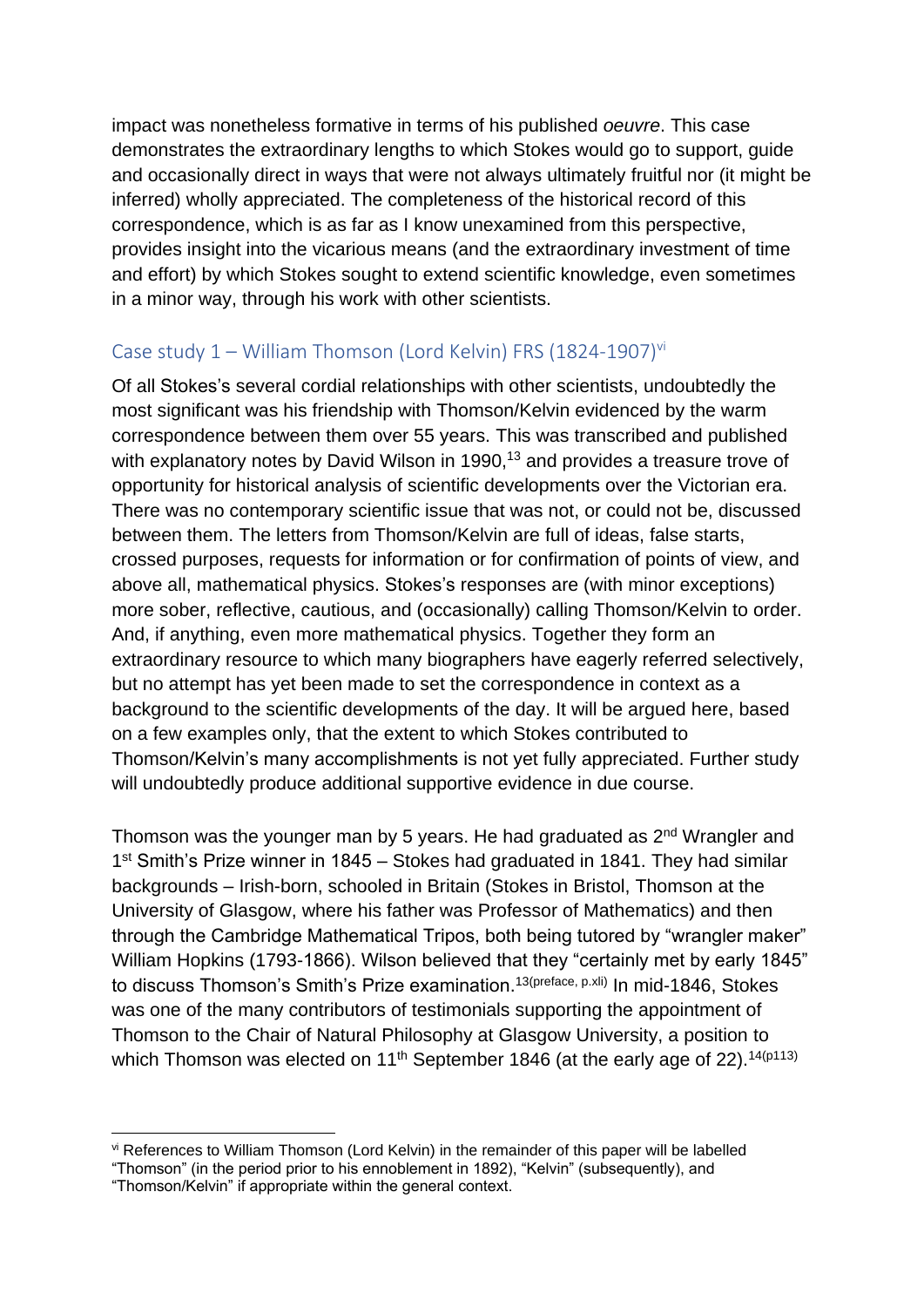Thomson/Kelvin is well known for his technological achievements, mainly the submarine cables allowing communication over vast distances, including between Ireland and the Newfoundland (and thus, with other cables already in place, between other outposts in an expanding telegraphic network including London to New York).<sup>15(p161-2)</sup> His first paper on relevant theory (dated 3<sup>rd</sup> March 1855) published in *Proceedings* was unequivocal concerning the contribution of Stokes from the outset:

<span id="page-5-0"></span>"The following investigation was commenced in consequence of a letter received by the author from Prof. Stokes, dated Oct. 16, 1854." 16

The letter in question $\theta$ <sup>ii</sup> – apparently the first between Stokes and Thomson for some months – concerned a paper by Michael Faraday examining the time taken for electrical conduction to pass through some tens of miles of submerged insulated copper wire in comparison to similar wire that was not submerged.<sup>17</sup> In his letter Stokes theorised the reasons for the relative "considerable magnitude of the time concerned" in conduction through a submerged wire and asked if Thomson knew of any other reasons for the phenomenon.

<span id="page-5-1"></span>Thomson responded with great enthusiasm, writing two long letters of mathematical physics that treated electrical flows as analogous to heat flows and thus allowing for leakage of electrical force as "radiation losses".<sup>[13\(](#page-4-0)ref.115)</sup> Stokes's own immediate response no longer exists in the CUL archives, having presumably been removed for printing in the Stokes's published Mathematical and Physical Papers where an extract thus survives.<sup>18(vol4:p61-62)</sup> His complex mathematical analysis leads him to state: "Your [Thomson's] conclusion as to the American wire follows from the differential equation itself which you have obtained." He then reached additional conclusions on how the physical structure of the cable (as functions of electrical capacity, resistance and length) would impact on the time taken for electrical signals to pass along the cable. All of Stokes's mathematical analysis became grist for Thomson's arguments and practical designs.

I am not concerned here with the complex mathematical and scientific nature of the ensuing extended conversation between Stokes and Thomson. This has been discussed by Smith and Wise in their detailed biography of Lord Kelvin.<sup>[14\(](#page-4-1)commencing</sup> p.448) and I have little to add to their history here, apart from noting that their observations of Thomson's misunderstanding of some details of Stokes's questions and his immediate reformulation of the issue of principle that attracted him – in this case the "practicability of sending distinct signals along such a length as the 2000 or 3000 miles of wire that would be required for America"viii – are characteristic of Thomson/Kelvin's occasionally arbitrary responses to Stokes (or presumably

vii The letter to which reference is made here is published in Wilson [\(13\)](#page-4-0), ref.114.

viii Thomson to Stokes, 30<sup>th</sup> October 1854 in Wilson [\(13\)](#page-4-0), ref.116.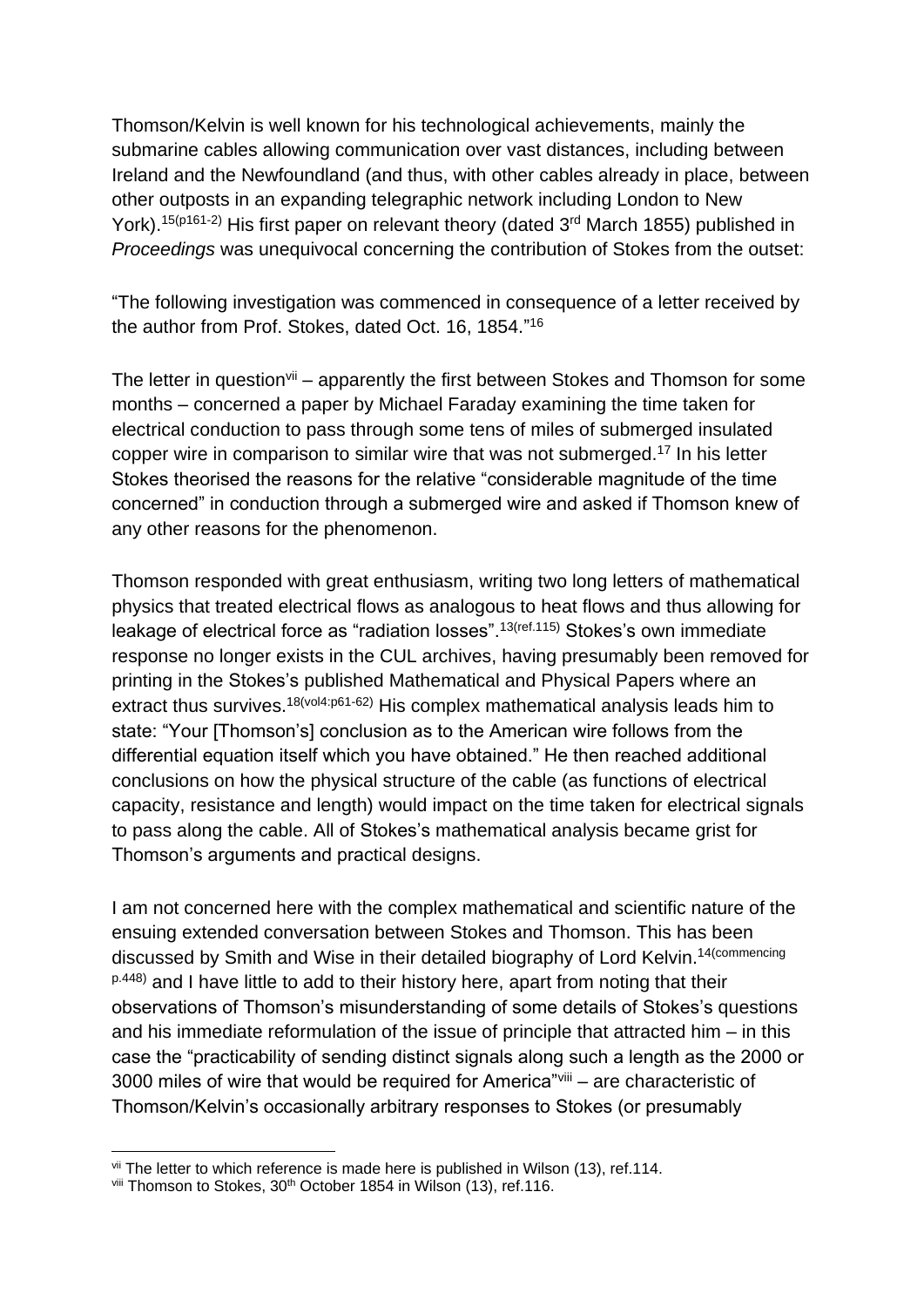anybody else) when lost in enthusiasm for the scientific matter at hand. (I also note here, parenthetically, that Smith and Wise's otherwise commendable biography tends to treat Stokes as a passive interlocutor provided to allow for necessary exposition on the thoughts of the protagonist – e.g. "In a letter to Stokes, Kelvin explained … [some matter of scientific significance]". Smith and Wise are far from alone amongst biographers in such treatment of Stokes, as my continuing researches are revealing.) It is the personal response of Stokes to this correspondence that is more interesting, at least for my purposes. For on 1<sup>st</sup> December 1854 Thomson requested some clandestine activity:

"I should be much obliged if you would not mention to any one [sic] what I wrote to you regarding the remedy for the anticipated difficulty in telegraphic communication to America, at present, as Rankine has suggested that I should join with him in applying for a patent for a way of putting it in practice…"ix

This seems bold enough, but Thomson requested yet more to enable him to write out the relevant theory:

"As I did not preserve any memoranda of what I wrote to you, I would be greatly obliged by your letting me have my letters until I get a copy of them made…"<sup>x</sup>

<span id="page-6-0"></span>Many in Stokes's shoes would have responded sourly to Thomson's stated intention to profit from ideas that were demonstrably founded upon (or at least benefiting from) Stokes's own contributions. But Stokes was not so easily upset<sup>xi</sup> nor apparently motivated by the opportunity for monetary return, <sup>19</sup> and by return of post he provided the letters as requested together with more mathematical physics relating to the behaviour of electrically charged objects in a submarine environment.<sup>xii</sup> Over the next few months the conversation continued to extend the mathematical theory, although some of Stokes's contributions appear to be missing from the CUL archives.<sup>xiii</sup> But soon, at least, Thomson released Stokes from his (one-sided) obligations:

"There is not the slightest occasion now for any secrecy as to any of the letters I have been writing to you on this subject."

<sup>&</sup>lt;sup>ix</sup> The Scottish engineer and physicist William John Macquorn Rankine (1820-72), together with Thomson/Kelvin one of the original contributors to the science of thermodynamics.

<sup>x</sup> Thomson to Stokes, 1st December 1854 in Wilson [\(13\)](#page-4-0), ref.119.

xi Wood [\(19,](#page-6-0)p79) described Stokes as "not interested in material things and somewhat unworldly".

<sup>&</sup>lt;sup>xii</sup> Stokes to Thomson, 2<sup>nd</sup> December 1854 in Wilson [\(13\)](#page-4-0), ref.120.

xiii Thomson refers to some Stokes's letters from around this period that are not published in Wilson  $(13)$ .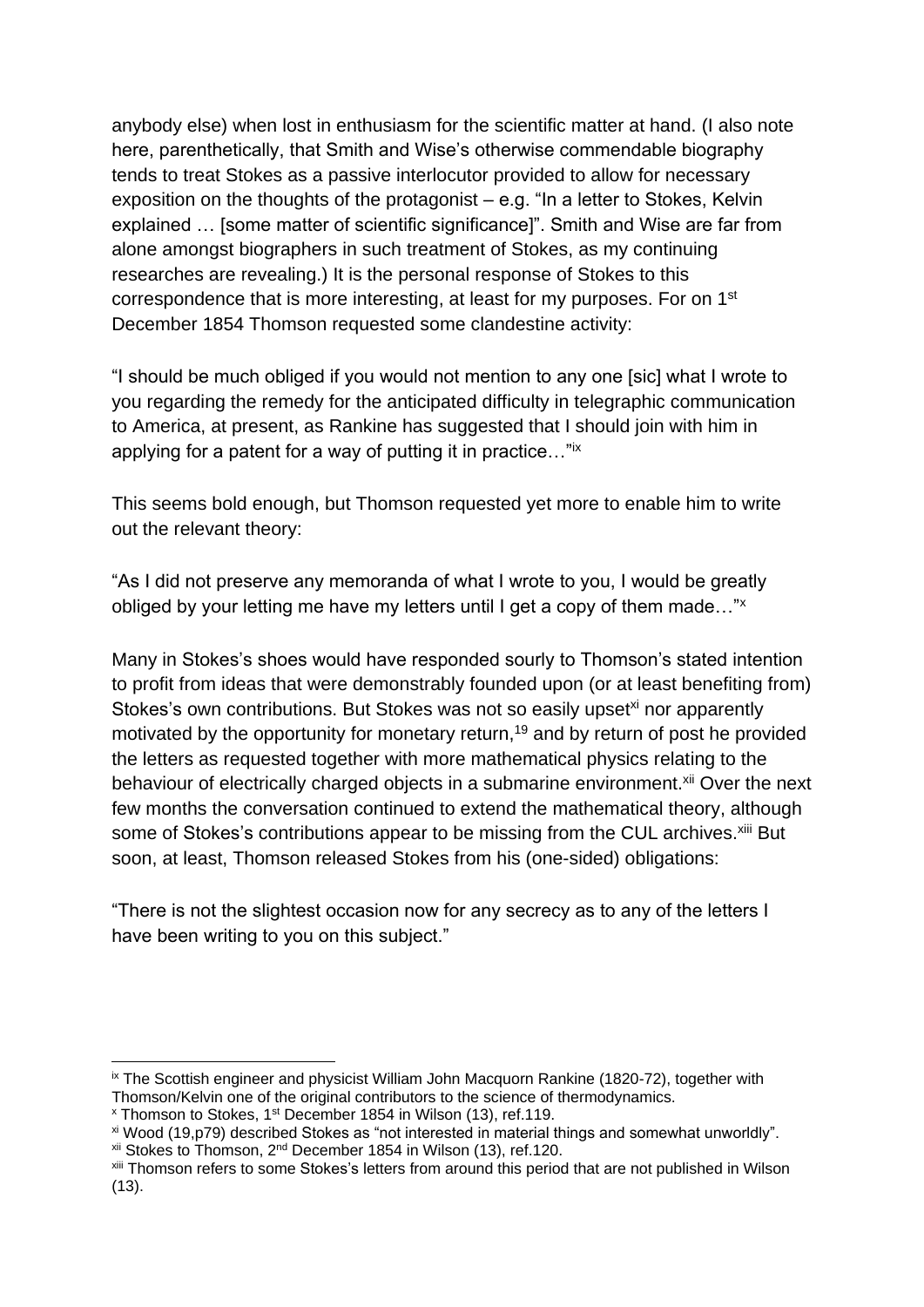The patent mentioned by Thomson was in place. $x<sub>i</sub>$  It was the first of twelve patents on the electric telegraph taken out by Thomson/Kelvin (occasionally in association with others – although never Stokes) over the next 40 years.<sup>20</sup>

Thomson/Kelvin never ceased to attempt to mine the valuable resource he had in Stokes. Almost forty years after their correspondence began, he reported that "I always consult my great authority, Stokes, whenever I get a chance" $21(p.168)$ . He was always eager to work more closely with Stokes, even from the very beginning. When the Chair of Mathematics at Glasgow University became vacant in January 1849 on the death of Thomson's father, Thomson urged Stokes to apply for the position. From Stokes's perspective this was an attractive proposition which he considered most carefully, but ultimately decided that he could not in good conscience undertake Glasgow's "religious test" – the requirement to worship within the Presbyterian denomination of the Protestant faith (Church of Scotland), rather than that of the Episcopalian denomination of the Anglican Church.<sup>[14\(](#page-4-1)p.48[\),15\(](#page-5-0)p.88-91)</sup> This was devastating news to Thomson – he declared his "state of agitation" concerning the decision (an unusual display of emotion in their chain of correspondence) – and brought all of his considerable powers of persuasion to bear over the next fortnight, taking the view that conformity to the polity of the Church of Scotland "would be in no way inconvenient, or repugnant to your feelings".<sup>xv</sup> It seems clear that Thomson was less scrupulous on religious matters, regarding the tests as no more than a necessary formality.<sup>xvi</sup> Stokes admitted to being "...staggered in my purpose by your powerfully written letter"<sup>xvii</sup> but in the end Thomson had to admit defeat. On such grounds were major scientific decisions made.

A second opportunity arose in October 1859 on the death of John Pringle Nichol (1804-1859), professor of Astronomy at Glasgow. Thomson again urged Stokes to apply for the position. While noting the importance to science to get Stokes "out of London & Cambridge, those great Juggernauts under which so much potential energy for original investigation is crushed", Thomson was not being wholly altruistic: "...I feel it an immense advantage to myself to have you so near".<sup>xviii</sup> The religious tests were no longer an issue – they had been discontinued in 1853. But by this time Stokes was well established as Lucasian Professor and at the Royal Society; it seems that the position was not attractive enough to pursue.

Thomson/Kelvin become one of the foremost scientists of the era. Other scientists looked to him for approbation. Knighted in 1866, ennobled as a baron in 1892, he gained fame and fortune from his technological achievements. Stokes, for his

<u>.</u>

xiv British patent no.2547 was filed by Thomson, William J. Macquorn Rankine and James Thomson (William's brother) in December 1854.

xv Thomson to Stokes, 12th February 1849 in Wilson [\(13\)](#page-4-0), ref.35.

xvi Thomson signed the 39 Articles of Religion of the Anglican Church on graduation from Cambridge.

xvii Stokes to Thomson, 16th February 1849 in Wilson [\(13\)](#page-4-0), ref.37.

xviii Thomson to Stokes, 6<sup>th</sup> October 1859 in Wilson [\(13\)](#page-4-0), ref.176.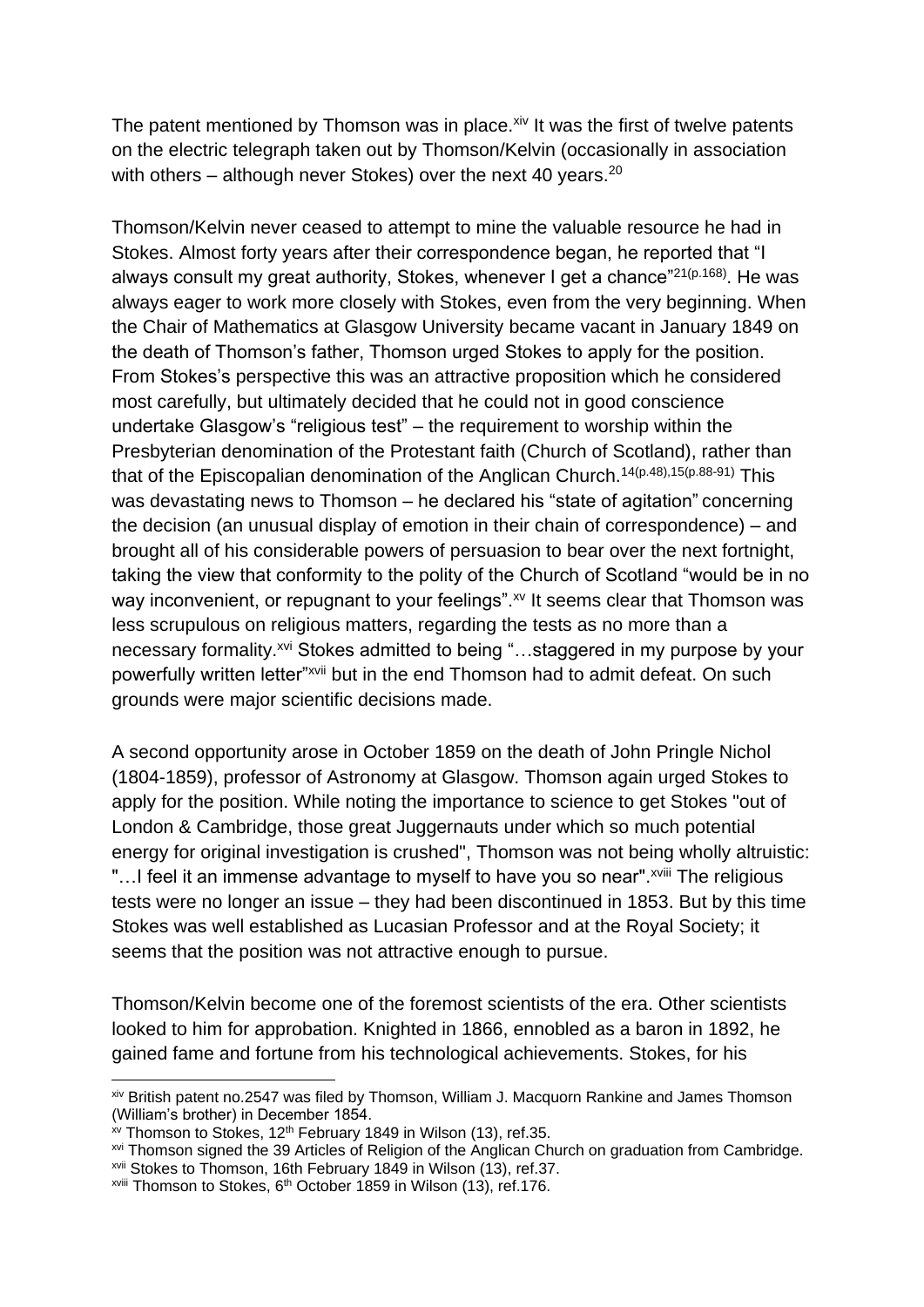contributions to this and other of Thomson/Kelvin's projects, gained neither. Kelvin's oration at Stokes's funeral in 1903 was filled with his admiration of Stokes, and of his contribution to science. It ended with a most poignant tribute which illustrates the extent to which he acknowledged his debt to his old friend and confidant:

"For sixty years of my own life, from 1843 to 1903, I looked up to Stokes as my teacher, guide, and friend. His death was for me truly a bereavement."xix

# Case study 2 – Sir William Crookes FRS (1832-1919)

<span id="page-8-0"></span>In his well-researched and highly readable biography of Crookes, W.H. Brock names Stokes as "one of Crookes' many 'invisible' helpers..."<sup>22(p.11)</sup> although, as I will argue here, there is ample evidence to show that Stokes was in fact the main and most significant influence on Crookes' scientific work. Crookes himself thought so when providing his record of correspondence<sup>xx</sup> with Stokes to Larmor:

"…if what I owe to Stokes is deducted from my work there will be precious little left I can claim for my own!"xxi

The evidence below shows that this should not necessarily be regarded as a wholly exaggerated claim. In the same letter to Larmor, Crookes explained his longstanding practice of sending Stokes's letters (the handwriting of which he had difficulty making out) to his own printing office, for his head printer "could decipher almost anything", and thus made his own private printed copies. (This possibly reveals as much about Crookes' wealth as it does the value he placed on Stokes's words.)

The debt owed by Crookes to Stokes is perhaps greater than that of any scientist other than that of Thomson/Kelvin. The significance to science of their collaborative relationship is supported by the 100+ of their letters published in Larmor's *Memoir*, together with more than 200 others held in the Stokes collection at CUL. The extent of Stokes's labours on behalf of Crookes is not easy to characterise in general terms. Stokes was involved – as always – with details throughout. These included checking mathematics, suggesting the design of experiments and apparatus (it seems that Crookes' glassblower was remarkably adept), taking responsibility for the final version of theory underpinning experimental results and submitting Crookes' papers to a sympathetic and competent referee, the first choice usually being James Clerk Maxwell.<sup>23(p300)</sup> Harrison (1988) reduces the role of Crookes to that of a mere coordinator of the work of Stokes and a paid assistant (and of the funds provided as Government grants), $24(p115-116)$  but this is surely trivialising Crookes' extraordinary

<span id="page-8-1"></span>xix Kelvin in Larmor [\(6\)](#page-1-0), p318

xx Crookes provided many of his printed versions of Stokes's letters to Larmor, who published over 100 examples in the Memoir [\(6\)](#page-1-0).

xxi Crookes in Larmor [\(6\)](#page-1-0), p362.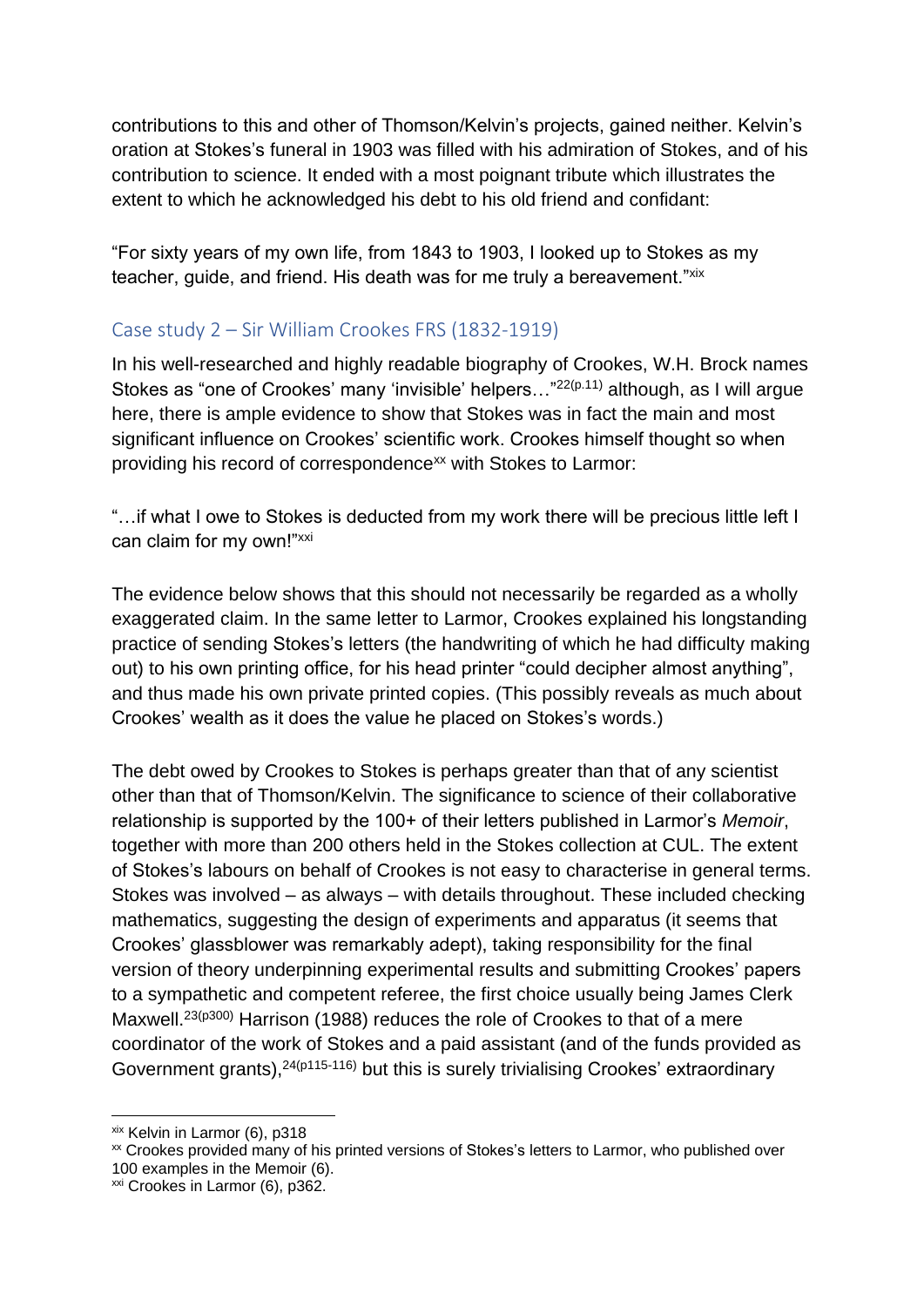technical ability and experimental insights into new fields of investigation discussed below. Besides, Crookes regularly offered generous appreciation of Stokes's collaboration, even if this might be (as I argue here) not wholly acknowledged by historians of science.

The collaboration began slowly. In 1852, Stokes helped to explain anomalies in Crookes' photographs of polarised light through crystal.<sup>[18\(](#page-5-1)Vol 4:p30-37)</sup> From 1856 to 1869, correspondence comprises minor notes on lines in the solar spectrum as revealed by Crookes' photographs, and Stokes's corrections to the precision of Crookes' calculations of the atomic weight of Thallium (of which Crookes was the discoverer).<sup>[26\(](#page-10-0)p.160)</sup> The resulting paper on Thallium was read at the Royal Society on 19<sup>th</sup> February 1863 and Crookes' Fellowship of the Royal Society followed on 4<sup>th</sup> June of the same year.

By the late 1860s Crookes had become enthused by the then fashionable entertainment of spiritualism.<sup>xxii</sup> Convinced that this had a scientific basis that could be studied, he submitted a paper to the Royal Society in June 1871 that was rejected by Stokes. Furthermore, the two secretaries of the Royal Society (Stokes and William Sharpey<sup>xxiii</sup>) refused to attend related experiments. On the suggestion that the Royal Society should examine the phenomenon, Stokes wrote:

<span id="page-9-0"></span>"I have heard too much of the tricks of Spiritualists to make me willing to give my time to such a committee myself."25(p.32)

Stokes's stated issues with studies of spiritualism included lack of experimental rigour and concerns about charlatans. Brock (2016) inferred that Stokes was protecting the reputation of the Royal Society<sup>[22\(p](#page-8-0).144),xxiv</sup>, while Wilson<sup>[5\(](#page-1-1)p.326)</sup> suggested that the basis of spiritualism – the belief that spirits of the dead might be capable of communication with the living – conflicted with Stokes's heterodox religious conviction that the human spirit remained in an unconscious state until resurrection of the saved.<sup>xxv</sup> All of these views seem equally plausible, and probably all operated to some degree.

The correspondence on spiritualism, later set out at length and from a distinctly biased perspective by Crookes<sup>[25](#page-9-0)</sup>, brought a coolness to his relationship with Stokes.

<sup>1</sup> <sup>xxii</sup> Spiritualism as discussed here is the supposed communication with the spirits of the dead, an idea that flourished in the English-speaking world during the late C19th.

xxiii In 1871 Sharpey remained nominally the senior of the two, although he retired in that year to be succeeded by T.H. Huxley.

**xxiv** It seems that Stokes certainly took very seriously the requirement to uphold the reputation of the Royal Society – see his daughter Isabella's account, Larmor [\(6\)](#page-1-0), p37.

xxv Stokes's views on the doctrine of eternal damnation (which he argued was contrary to Scripture) were set out in his collection of letters to James Marchant, published as *Conditional Immortality – A Help to Sceptics* in 1897.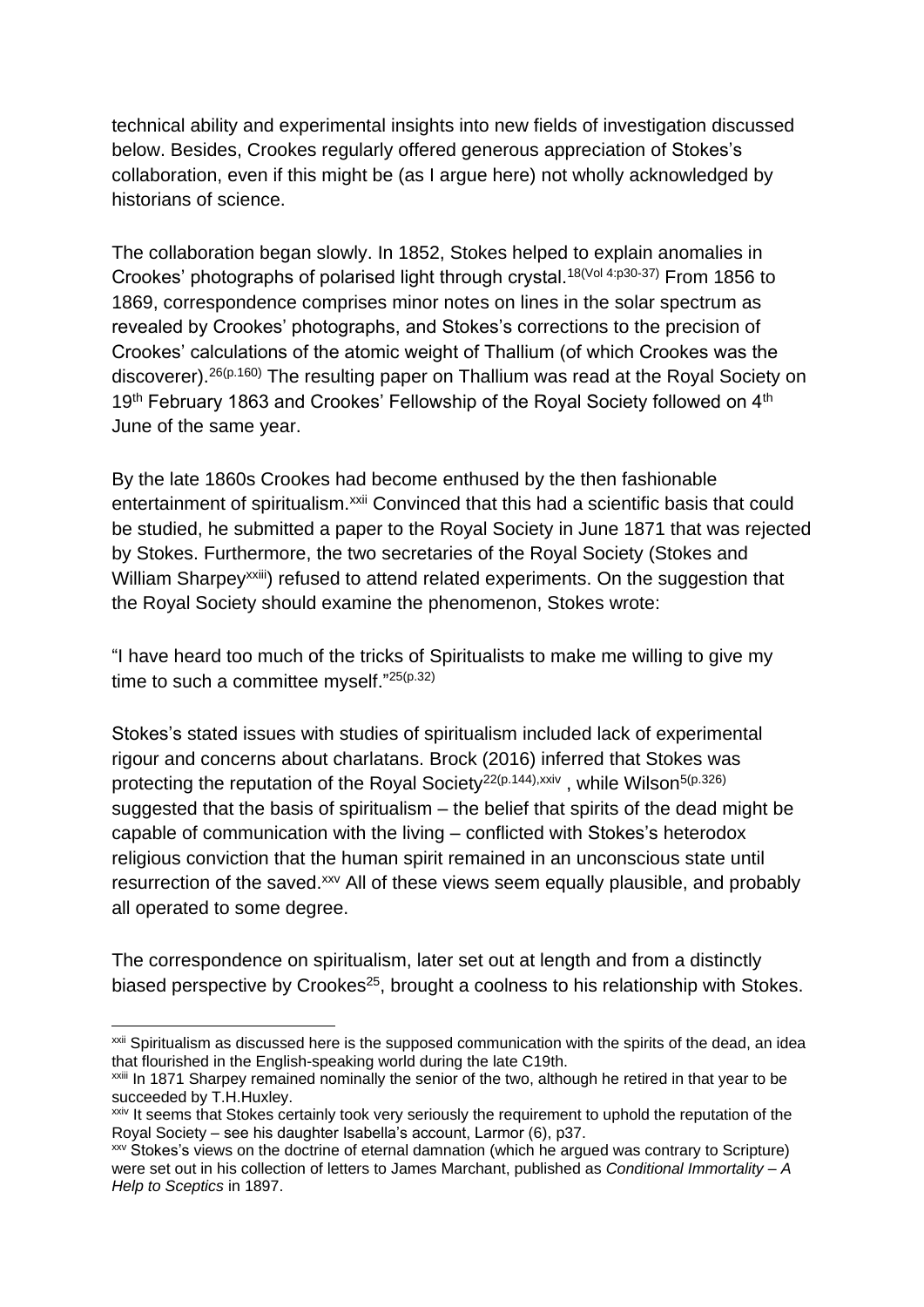But a thaw was not long delayed. Crookes developed the "radiometer" – a simple device comprising a delicate balance with vanes allowed to spin freely inside an evacuated vessel – to test a new force that Crookes felt might have some bearing on his spiritual researches.<sup>[22\(](#page-8-0)p.163)</sup> The phenomena demonstrated by this device implied that beams of visible light possessed a momentum that could drive a "light mill". Crookes demonstrated the radiometer to the Royal Society in April 1875.<sup>[22\(](#page-8-0)p.173)</sup> His assertion on the momentum of light was eventually disproved by new papers<sup>xxvi</sup> and demonstrations read to the Royal Society in March 1876 by Stokes himself, with Crookes in attendance.<sup>[22\(p](#page-8-0).225)</sup> These overwhelmingly confirmed that it was residual air in the radiometer that caused the windmill effect, not the direct action of light. Despite this apparent setback, Stokes was there to emphasise that Crookes had discovered something truly new to science:

"… the action is none the less [sic] a perfectly new one… its theoretical explanation is not an application of well-ascertained laws, but the following out of a certain speculation<sup>xxvii</sup> as to the ultimate constitution of matter and the nature of heat; and your discovery, from the thorough novelty of the action, cannot but exercise an important influence on the progress of our knowledge."26, xxviii

<span id="page-10-0"></span>Crookes continued to experiment with ever more highly exhausted vacuums, testing with improved apparatus Maxwell's counter-intuitive theoretical discovery that the viscosity of a gas is independent of its pressure.27,xxix Crookes appeared to feel somewhat out of his depth on theory – a draft of his 1881 paper "On the Viscosity of Gases at High Exhaustions" was sent to Stokes on Christmas Eve 1880 with some trepidation:

"I am rather nervous as to the results of your scrutiny. I have indulged somewhat in theory towards the end, but I think not to a greater extent than the facts warrant."xxx

Help was, as always, at hand. Stokes offered to add notes of his own to discuss Crookes' results, and to add mathematical theory and observations to relate those results to Maxwell's theory. Crookes accepted the offer with alacrity on 3<sup>rd</sup> January 1881: "I felt this all along but I did not like to suggest it to you knowing how much your time is occupied." Stokes's notes appeared as an appendix to Crookes' paper in *Phil. Trans*. 28

**xxvi Independently provided by Osborne Reynolds and Arthur Schuster** 

xxvii The "certain speculation" here is the kinetic theory of gases, which Crookes' experimental results tended to confirm.

xxviii Stokes to Crookes, 18<sup>th</sup> April 1876 in Larmor [\(26\)](#page-10-0), p373.

 $x$ <sup>xxix</sup> Maxwell notes the experimental observation ( $p54$ ) and then supplies the mathematical theory (concluding on p83). He communicated this theoretical result to Stokes much earlier, on 30th May 1859 (see Larmor [\(26\)](#page-10-0), p10 and also Stokes's Papers [\(11\)](#page-3-0), ref. M410).

 $x\$  Crookes to Stokes 24<sup>th</sup> December 1880 in Larmor [\(26\)](#page-10-0), p441.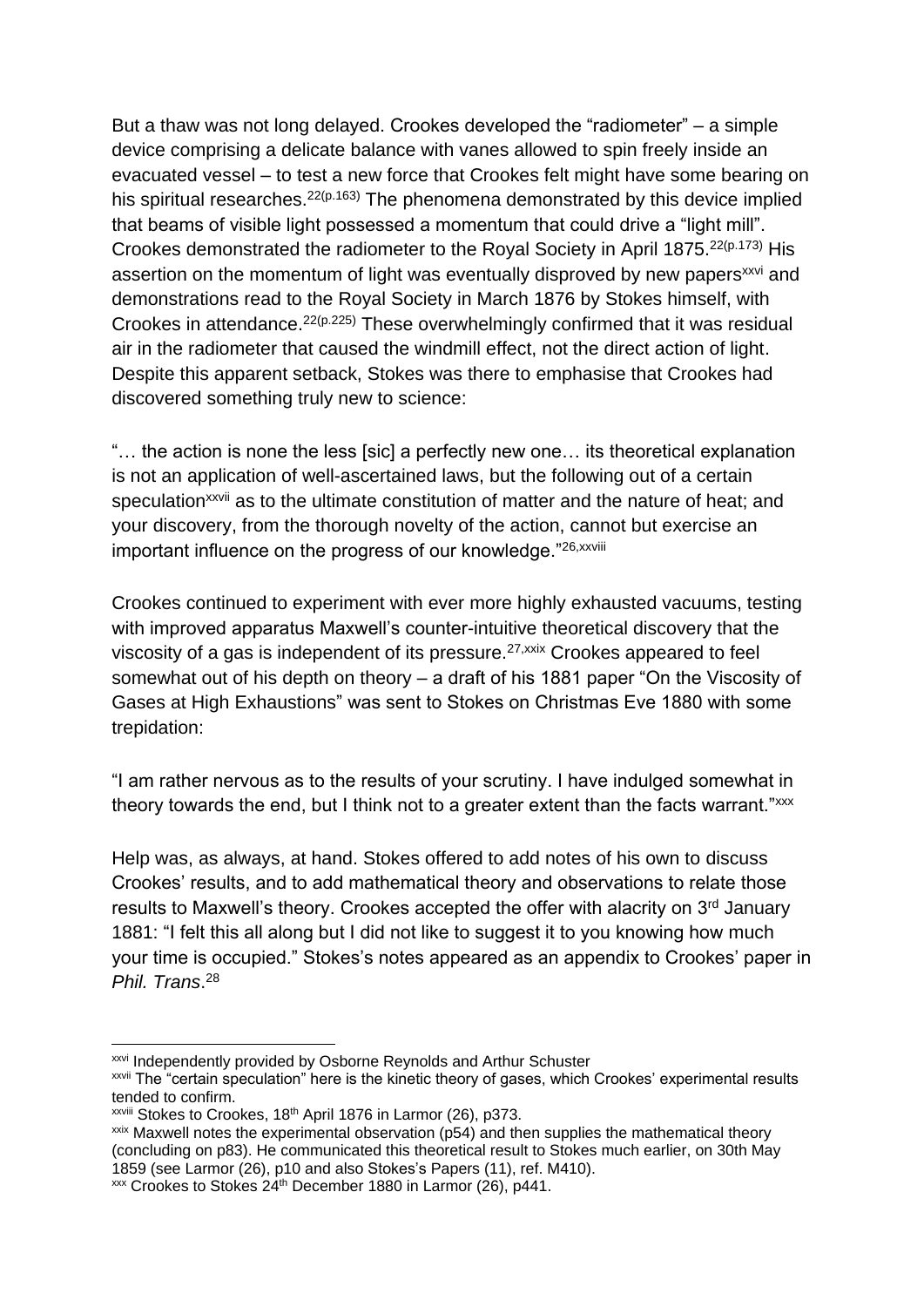Crookes' experiments with the radiometer led him to investigations of electrical discharges in glass vessels in which Crookes had attained yet higher levels of exhaustion than realised elsewhere. New phenomena including cathode rays thus produced impressed even Stokes:

"Crookes has really opened out quite a new field of research in these recent experiments of his."xxxi

<span id="page-11-0"></span>In this new research, Crookes and Stokes proceeded together. The nature of cathode rays was then unknown, and Stokes suggested differentiating experiments to decide whether the rays were particulate or electromagnetic in nature.<sup>[18\(](#page-5-1)Vol. 5,</sup> p262), 29, xxxii Together Stokes and Crookes carried the argument amongst British scientists that the cathode rays were negatively charged particles, while German physicists were convinced otherwise.[5\(](#page-1-1)p326),xxxiii Stokes set out the principal arguments, and descriptions of the experiments undertaken (mainly designed by him), in unusual settings – first, his Annual Address as President of the Victoria Institute on  $15<sup>th</sup>$  July 1896<sup>30, xxxiv</sup> and then in his Wilde Lecture<sup>xxxv</sup> 10 days later.<sup>[29\(](#page-11-0)esp.p49-53)</sup> In both, he extended his talk to speculate on the cause and nature of Röntgen Rays (x-rays), discovered inadvertently only a few months earlier during work that duplicated Crookes' own experiments with cathode rays. But by this time, at the age of 77, Stokes's limitations in theoretical physics were becoming apparent – his explanations of x-rays were rooted in his belief that light phenomena could only be explained as "vibrations in the ether" rather than in Maxwell's electrodynamics. He and Crookes were however correct, at least in terms that would be understood at the time, concerning the nature of cathode rays. On 31st March 1897 Stokes wrote to Crookes that the "Kathodenstrahlen" (the German term for cathode rays) are "not rays at all, but streams of molecules". *xxxvi* Thirty days later at the Royal Institution, J.J. Thomson announced his discovery of what is now called the electron.

This case study on William Crookes concludes with some more general observations on his continuing correspondence with Stokes, which lasted until December 1901, by which time Stokes was 82 years old and little more than a year from the end of his life. Crookes never ceased to rely on Stokes's mathematical assistance (e.g. a new

 $xxi$  Stokes to his father-in-law Thomas Romney Robinson,  $6<sup>th</sup>$  April 1979 in Larmor [\(6\)](#page-1-0) p355 xxxii These experiments included a "light windmill … [caused] to spin rapidly under the action of the rays", and the bending of a "very thin film of blown glass" as the rays fell upon it, as well as deflection under electrostatic and magnetic forces.

xxxiii See also Stokes's letters to Crookes, detailing the German attitudes (Larmor [\(26\)](#page-10-0), pp474-476) xxxiv Lord Kelvin was present at this meeting and gave the response to the Presidential Address. The objectives of the Victoria Institute, and the circumstances of Stokes's role as its President, are explained by Stuart Mathieson in [REFERENCE TO STUART'S PAPER IN THIS EDITION] xxx<sup>y</sup> The prestigious Wilde Lectures (and associated Gold Medal) were founded by Dr Henry Wilde FRS in 1895, and awarded annually by the Manchester Literary and Philosophical Society to the originator of a significant literary, scientific or philosophical work. xxxvi Stokes to Crookes, 31<sup>st</sup> March 1897 in Larmor [\(26\)](#page-10-0), p476.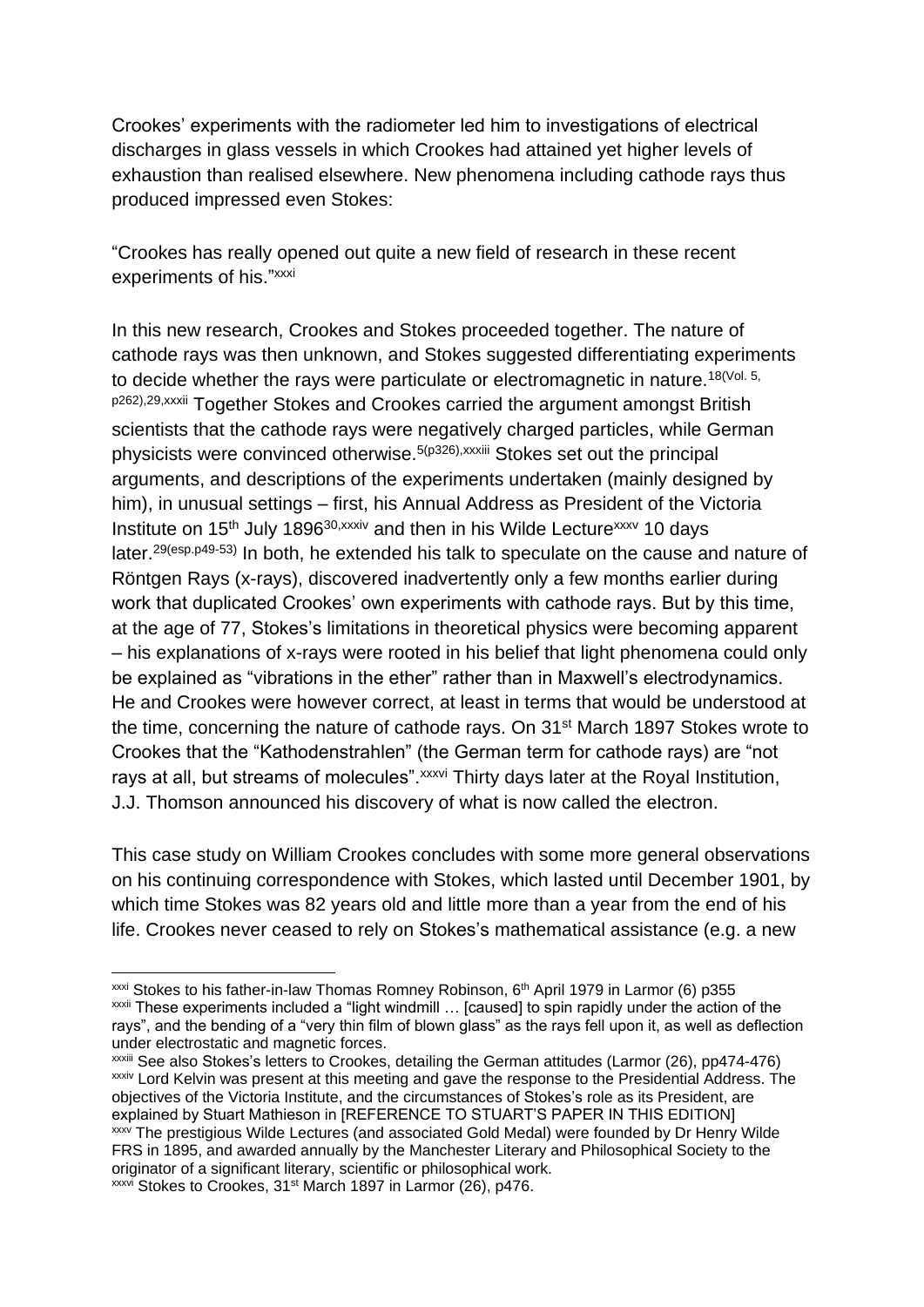and more accurate formula for interpolating lines in spectral analysis in mid-1895), experimental advice with a large spectrograph (over ten letters exchanged from November 1896 to March 1897) and some occasional plain speaking:

"It would be useless to try your experiment for the object for which you designed it. Bessel has already proved [the question at hand] with an accuracy incomparably superior to anything you could do in your way."xxxvii,xxxviii

To the end, Stokes was checking Crookes' sums – which clearly needed checking:

"…I found however some numerical errors or errors of copying, whichever it may be. I think there may be errors of both kinds. The first is pretty clearly a mis-copy; the second looks like an arithmetical error. I think it would be well to check your additions and subtractions."xxxix

With that, and a few more letters on radioactivity and spectra of rare earths under electrical stress, the correspondence petered out. Overall, Crookes' extravagant assertion that "precious little" of his own work would be left over if what was owed to Stokes was deducted does now seem something of an exaggeration. Crookes supplied extraordinary technical ability and an indefatigable approach in applying it, especially in improving apparatus for producing and measuring vacuums at microatmosphere levels and better. His experimental insights led to new fields of investigation, particularly on cathode rays (if not on testing the claims of spiritualist fraudsters). Stokes, for his part, provided experimental suggestions, mathematical and theoretical underpinning of results, support with publication and in the awarding of grant funding, and steadfast advice to help avoid gross error. Both made significant input into their collaborative effort and, based on the evidence above, I suggest that the resulting extensions in scientific knowledge were beyond the potential achievement of either acting alone.

# Case study 3 – Arthur Smithells FRS (1860-1939)

The third case study explored here purposefully involves a lesser (although still wellrespected) light in the scientific community. Arthur Smithells was a chemist (i.e. not a natural Stokes's correspondent) and at over 40 years younger, not of Stokes's generation either. Born in Lancashire, his education was mainly undertaken in Scotland. He attended Glasgow University for two years, attending some lectures delivered by Stokes's friend Sir William Thomson. Acquiring a passion for science and chemistry in particular, he enrolled at Owens College in Manchester,<sup>xl</sup> becoming

<sup>&</sup>lt;sup>xxxvii</sup> Stokes to Crookes, 9<sup>th</sup> February 1898 in Larmor [\(26\)](#page-10-0), p469.

xxxviii In this letter, Stokes provides what is undoubtedly the actual cause of an anomalous experimental result observed by Crookes, who had jumped to an erroneous conclusion. xxxix Stokes to Crookes, 22 February 1898 in Larmor [\(26\)](#page-10-0), p471.

xl Subsequently Victoria University of Manchester, then Manchester University.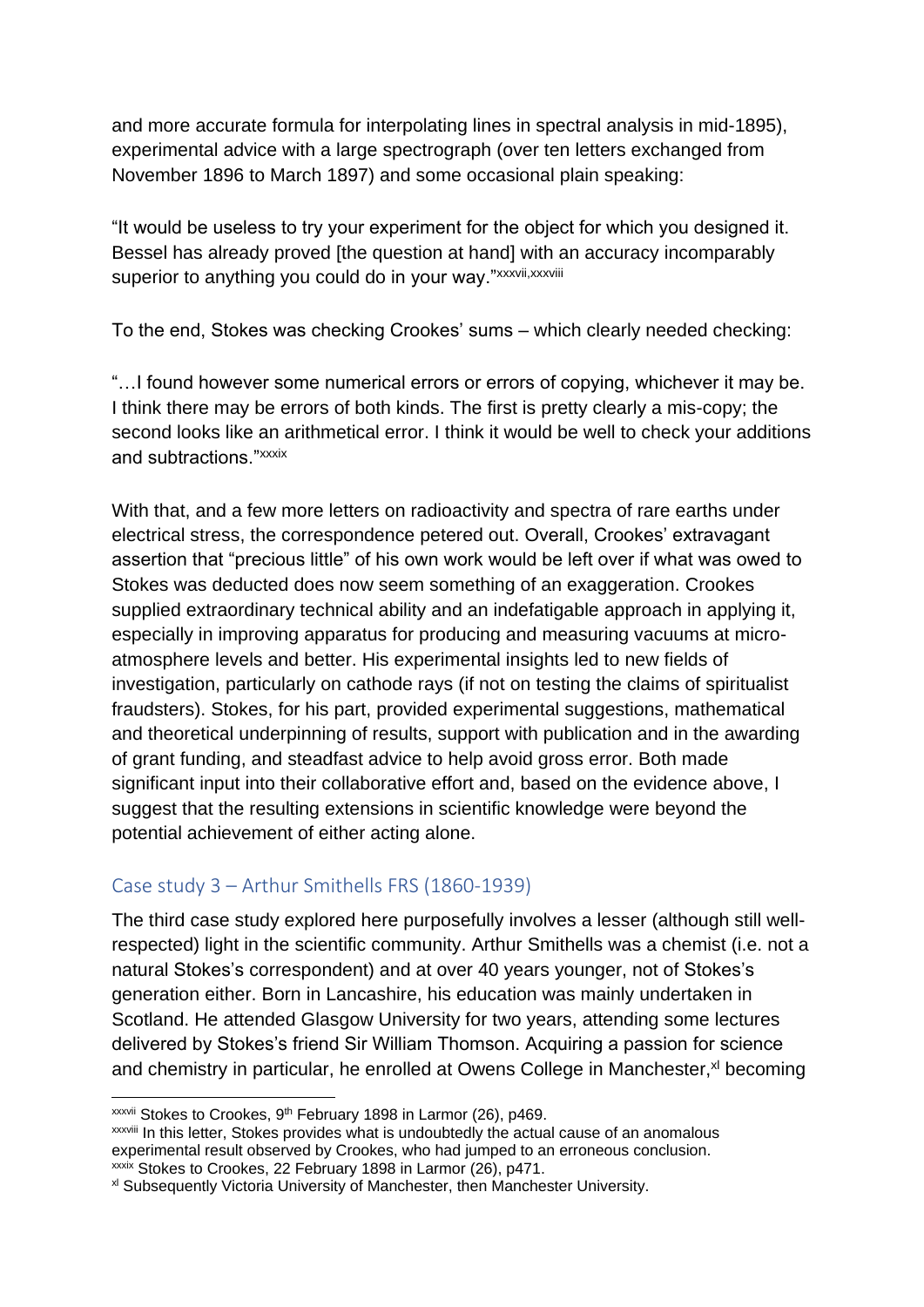a pupil of Henry E. Roscoe FRS. After gaining some teaching experience at Manchester High School for Girls, and after post-graduate work in Germany (including some months spent in the laboratory of Robert Bunsen), he was appointed Assistant-Lecturer in Chemistry at Owens College, then to the Chair of Chemistry at Yorkshire College in Leeds<sup>xli</sup> at the early age of 25.<sup>31</sup>

In early 1892 Smithells (together with a co-author Harry Ingle) published an article "On the Structure of Luminous Flames" in the *Journal of the Chemical Society*<sup>32</sup>, a subject which had already drawn the attention of Stokes.<sup>33</sup> Smithells took the opportunity of writing directly to Stokes, commencing a very lively correspondence over the next six years. The collection of their correspondence held in Cambridge is helpful to historians in several ways. From about 1879 Stokes had been using a typewriter and keeping carbon copies of many of his letters, thus solving two problems in one. Smithell's handwriting, contrary to most in the archive, is a neat cursive script. Thus, there is a full and relatively accessible record of their discussion, and from this some idea of the relentless tide of scientific logic and suggestions of experiments that Stokes offered to all-comers on a daily (occasionally twice or even thrice-daily) basis can be gained.

The collection<sup>xlii</sup> listed in Wilson's catalogue<sup>[11](#page-3-0)</sup> comprises 275 letters, 96 written by Smithells and 179 by Stokes. Analysis by numbers of pages simply highlights the imbalance – 179 pages by Smithells, 394 by Stokes. Given that Stokes's work was typewritten, the number of words on each page would lead to even greater disproportion, but by now the point is established. Stokes himself admitted the disparity in a March 1894 postscript: "I am afraid I have been rather pestering you with too many letters", to which Smithells responded with good grace: "Please do not suppose that your letters however numerous can ever be otherwise that [sic] a source of intense gratification to me. I prize your interest and advice as a real privilege."xliii,xliv

<span id="page-13-0"></span>My purpose here is, again, not to examine the scientific content of the Stokes-Smithells correspondence, which has already been considered in some depth by Robert DeKosky.<sup>34</sup> I intend instead to examine the impact of Stokes on Smithells' published work, and the extent to which he has gained (or failed to gain) associated historical credit.

<sup>&</sup>lt;sup>xli</sup> Later, with the active help of Smithells, the University of Leeds.

 $x$ <sup>Iii</sup> There is evidence in the archive that some items may be missing  $-$  e.g. a letter from Stokes dated 11th April 1894 which thanks Smithells "for your letter of yesterday" that is not in the collection. I am proceeding here as though the collection is complete enough to support my general conclusions. xliii Stokes to Smithells 8<sup>th</sup> March 1894 – Stokes's Papers<sup>[11](#page-3-0)</sup>, S300.

xliv Much later, in a letter to Joseph Larmor after Stokes's death, Smithells offered a clue about the pressure of responding to Stokes – "I found it difficult to keep up my end of the correspondence" (Larmor (6), p265)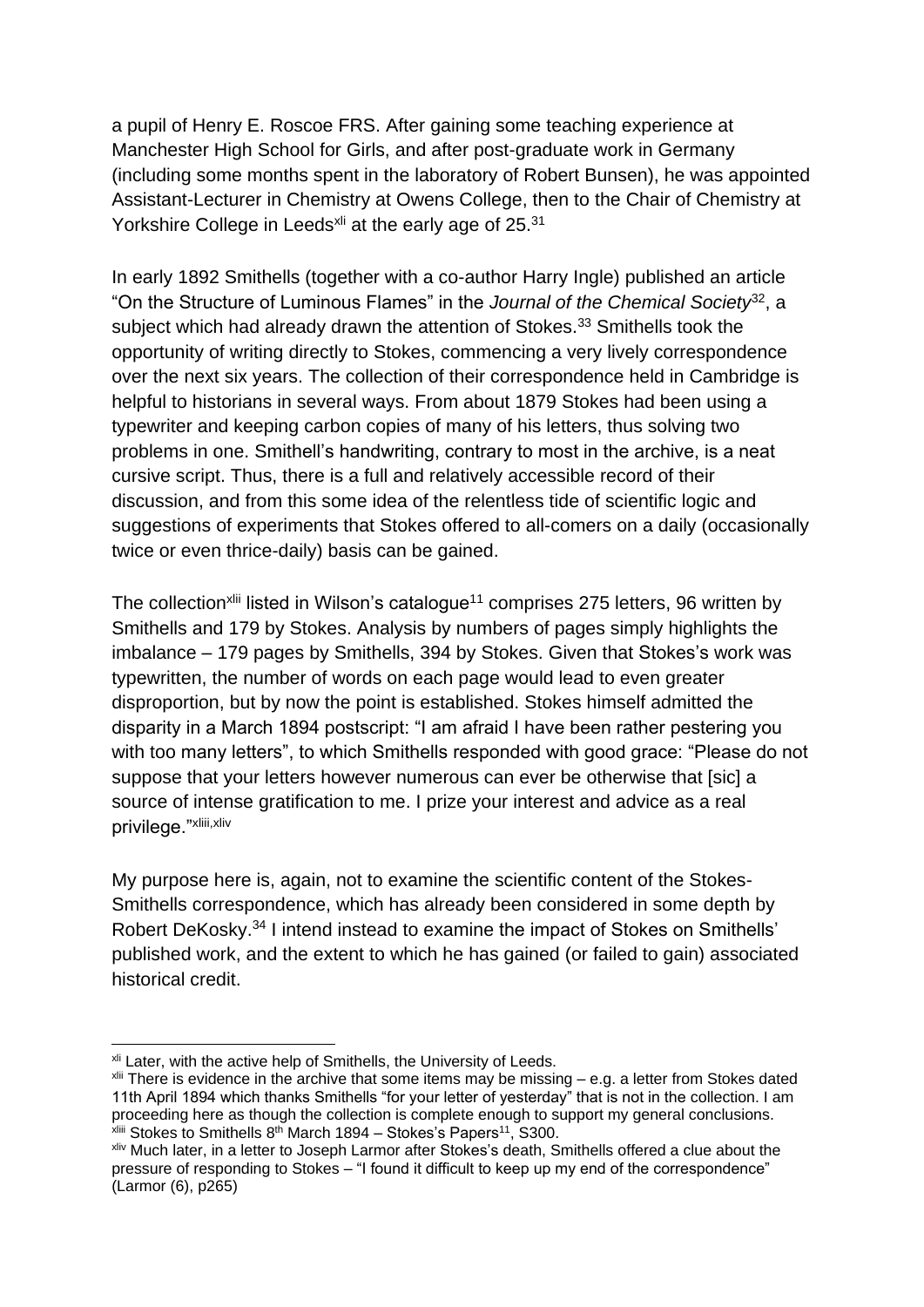In December 1893 Stokes read a draft paper written by Smithells (with much assistance from Stokes) on "The Luminosity of Gases". Stokes's reply (which included his usual raft of suggested amendments) demonstrates that, even in this late stage of his career (aged 74) and after he had retired from the Council of the Royal Society in 1892<sup>xlv</sup>, he retained some authority in the world of scientific publishing: "I have read this paper, and I should like to see it published in the Philosophical Magazine" in which it did indeed appear (together with Stokes's amendments) in two parts soon afterwards.<sup>xlvi</sup> Smithells' gratitude to Stokes was unequivocally stated in the 2<sup>nd</sup> part of his paper: "I have to express my grateful acknowledgements to Sir G.G. Stokes, Bart., for the interest he has taken… and for his valuable and ever ready counsel".

After publication, the Stokes-Smithells correspondence entered a quieter period. A request from Smithells (in December 1894) to proofread the 2<sup>nd</sup> part of his paper<sup>xlvii</sup> (published in January 1895) was followed by a brief flurry (April-September 1895), mainly concerning a paper by Professor Vivian B. Lewes<sup>35</sup> that contradicted Smithells' theories on the combustion of hydrocarbon flames. Lewes's conclusions were quickly refuted privately by Smithells and Stokes to their own satisfaction, and Smithells suggested (on 29<sup>th</sup> April 1895) compiling the objections together for publication. This suggestion could barely have been stated with more deference:

"I feel diffident however about appropriating so much that is due to your suggestion and guidance. I am tempted to suggest a joint paper yet I feel you might not care for that, and the very suggestion seems to me unpardonably bold". xlviii

Stokes, excusing himself on the grounds of "illness of a relative", dealt with this suggestion politely but clearly: "I think you had best write your paper independently"xlix and Smithells duly produced a draft of "a paper which I propose to send to the Chemical Society".<sup>1</sup> After incorporating Stokes's amendments, Smithells' objections to Lewes's theory were read at the Chemical Society on  $7<sup>th</sup>$  November 1895.<sup>36,li</sup> With a final couple of letters from Stokes suggesting new experiments (which Smithells undertook) to quantify the temperature of a candle flame, after

 $x/v$  From his daughter Isabella's memoir in Larmor (6), p37.

xlvi Part I in Lond Edinb Dubl Phil Mag. 1894;37:245-259, Part II in 1895;39:122-133.

xlvii Stokes obliged (on 14th December 1894), and did "not see anything that needs alteration", although he suggested the term "sprayer" be coined to substitute for "spray" when referring to "the instrument designed to produce a spray" (Stokes's emphasis, and an indication of the level of detail into which Stokes was inclined to probe in his scientific proofreading.) Smithells accepted Stokes's recommendation.

xlviii Smithells to Stokes, 29th April 1895 (Stokes's papers [\(11\)](#page-3-0), S976).

 $x$ lix Stokes to Smithells, 11 May 1895 (Stokes's papers [\(11\)](#page-3-0), S978).

<sup>l</sup> Smithells to Stokes, 18th July 1895 (Stokes's papers [\(11\)](#page-3-0), S981).

li Professor Lewes's lengthy response appeared in: Lewes VB. The acetylene theory of luminosity. Trans Chem Soc. 1896; Vol 69:226-243).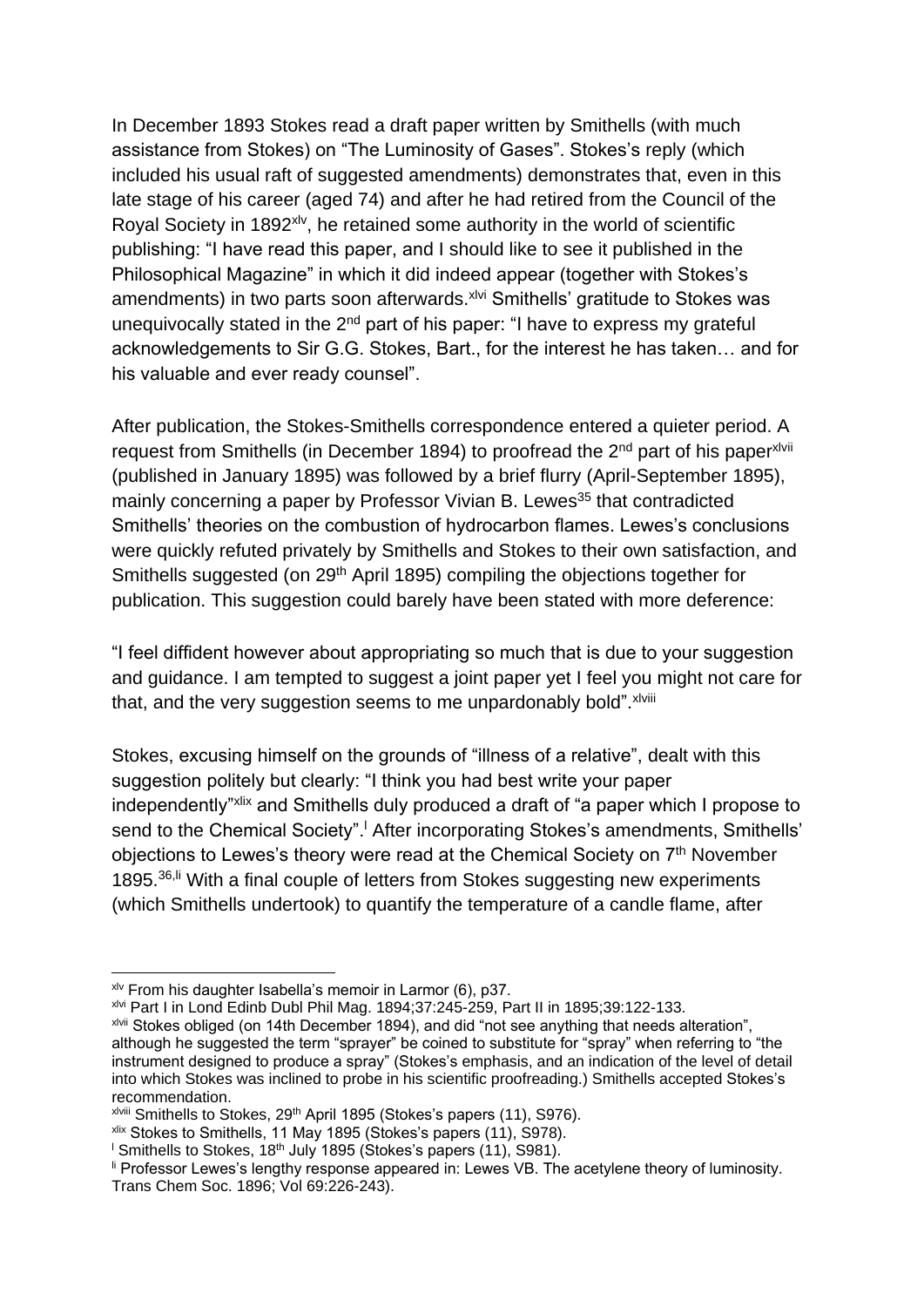September 1895 there followed a 2-year hiatus. In December 1897 however, communication recommenced at even higher levels of activity (see Figure 1):



*Figure 1 - Stokes-Smithells Correspondence in the CUL collection, by month, from March 1892 to November 1898 (275 letters in total), together with the dates of publication of Smithells' papers*

The revitalised exchange of letters began with a 6-page effort from Smithells, which began:

<span id="page-15-0"></span>"It is some time since I last troubled you with my problems and perplexities. Since then I have been continuously at work on themes relating to flames and hope to publish soon a paper containing results of experiments on the electrical conductivity of flames containing vaporised salts". Iii, liii

<sup>&</sup>lt;u>.</u>  $\frac{1}{10}$  Smithells to Stokes, 20<sup>th</sup> December 1897 (Stokes's papers<sup>[11](#page-3-0)</sup>, S990).

liii The paper mentioned here must be an early version of Smithell's paper published in Phil.Trans. in early 1899, discussed below.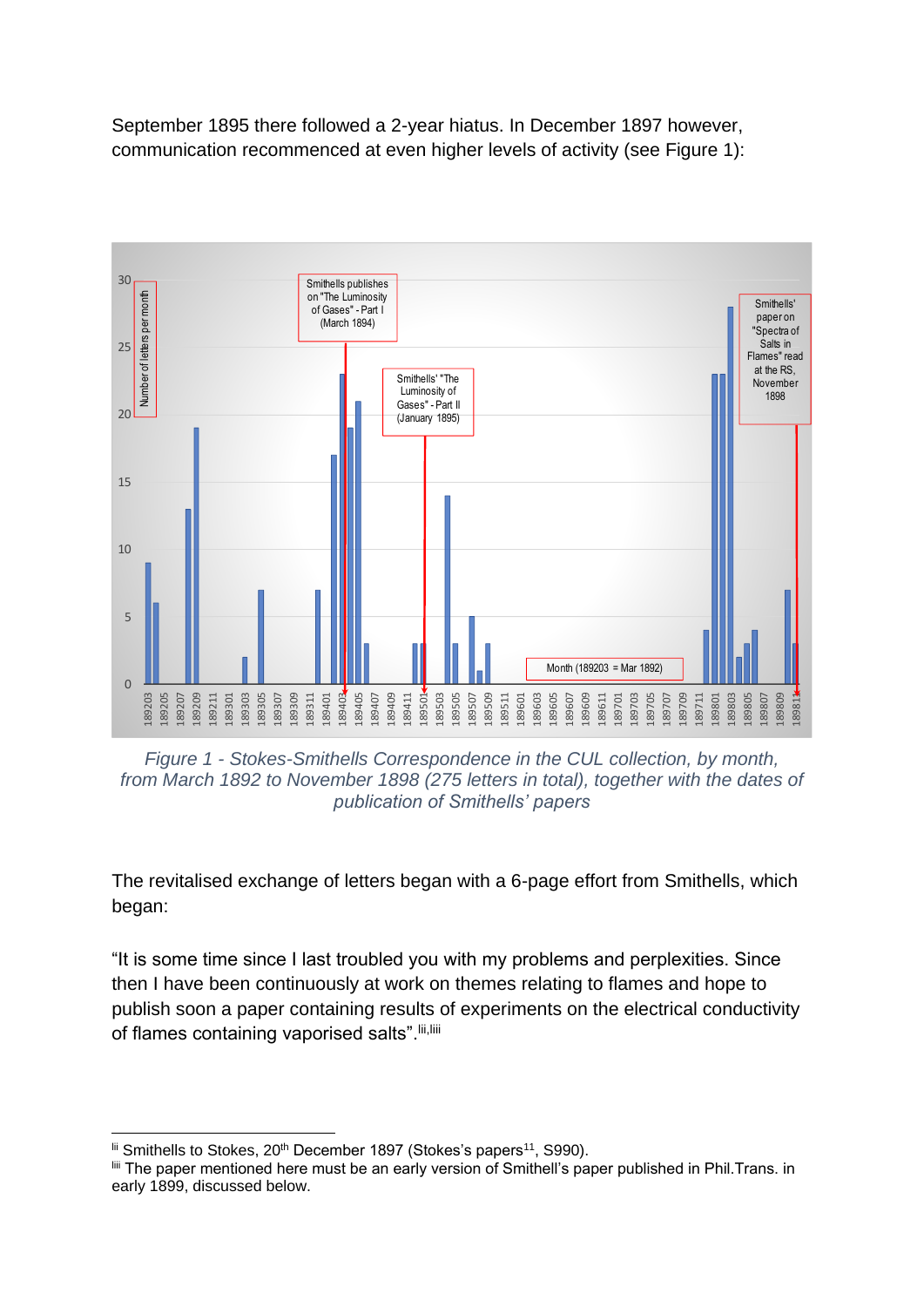Stokes was once again immediately receptive, and over the next three months over 70 letters were exchanged – as usual, the greater proportion (over 60% in number, far greater in words) from Stokes. These letters provide, in their rapid to-and-fro, clear evidence of Stokes's keen interest and input into Smithells' work at this time – chasing down and reading papers, providing points of view, questioning assumptions, suggesting experiments and helping with the interpretation of the results in a continuous cycle that led to yet further suggestions.

On January 22<sup>nd</sup> 1898 Smithells sent Stokes a draft of a new paper on carbon spectra that had been the main subject of their original correspondence:

"I am afraid you will find it tedious and not very satisfactory, but it represents a resumé of evidence… Please do not suppose that I am asking you to criticise the paper. I can hardly expect that as it is so long, but if you will be good enough to put some mark against what you think is bad I should be much obliged."liv,ly

By this time, Smithells knew what to expect from his audience. Despite a death in his close family,<sup>Ivi</sup> Stokes provided ten pages of typescript of closely argued queries and suggested designs for additional experiments, followed by further short letters dated 28<sup>th</sup> and 30<sup>th</sup> asking Smithells to proceed no further with his paper until another more substantial letter, then being worked up, had been received. In the meantime, Stokes had been carrying out his own experiments (together with the Cambridge chemist Professor G.D. Liveing) to confirm Smithell's conclusions and he reported on these activities on 31<sup>st</sup> January.<sup>Ivii</sup> In response (on 1<sup>st</sup> February 1898) after immediately accepting all of Stokes's suggested changes in detail, Smithells asked Stokes for advice on where this paper might be published.

"As to your paper" responded Stokes in a handwritten note on 4<sup>th</sup> February 1898, "I should be happy to present it to the Royal Society", <sup>Iviii</sup> an offer that Smithells accepted "gladly, and feel it a great honour".<sup>lix</sup> Stokes, in turn, provided specific instructions on rigour of argument, required referencing, and the requirement for a short abstract (to be immediately published in *Proceedings*) that, altogether, would not look out of place for submissions to today's academic literature (including the

liv Smithells to Stokes, 22nd January 1898 (Stokes's papers [\(11\)](#page-3-0), S1011).

 $\mu$  Smithells mentions "a very able student of mine H.A. Wilson now working with Professor J.J. Thomson in the Cavendish Laboratory [who] helped me with the experiments…". Wilson will appear again below as one of the co-authors of the Smithells' paper published in Phil. Trans. in early 1899  $\frac{1}{N}$  Stokes's stepmother-in-law, Mrs Robinson – the widow of the Armagh astronomer Thomas Romney Robinson – died in Stokes's house on Sunday 23rd January 1895. Stokes apologised for keeping Smithells' paper "for too long" in his reply dated Tuesday 25th.

will Stokes to Smithells, 31<sup>st</sup> January 1898 (Stokes's papers [\(11\)](#page-3-0), S1016).

lviii Stokes to Smithells, 4<sup>th</sup> February 1898 (Stokes's papers [\(11\)](#page-3-0), S1020).

 $\frac{1}{x}$  Smithells to Stokes, 9<sup>th</sup> February 1898 (Stokes's papers [\(11\)](#page-3-0), S1025).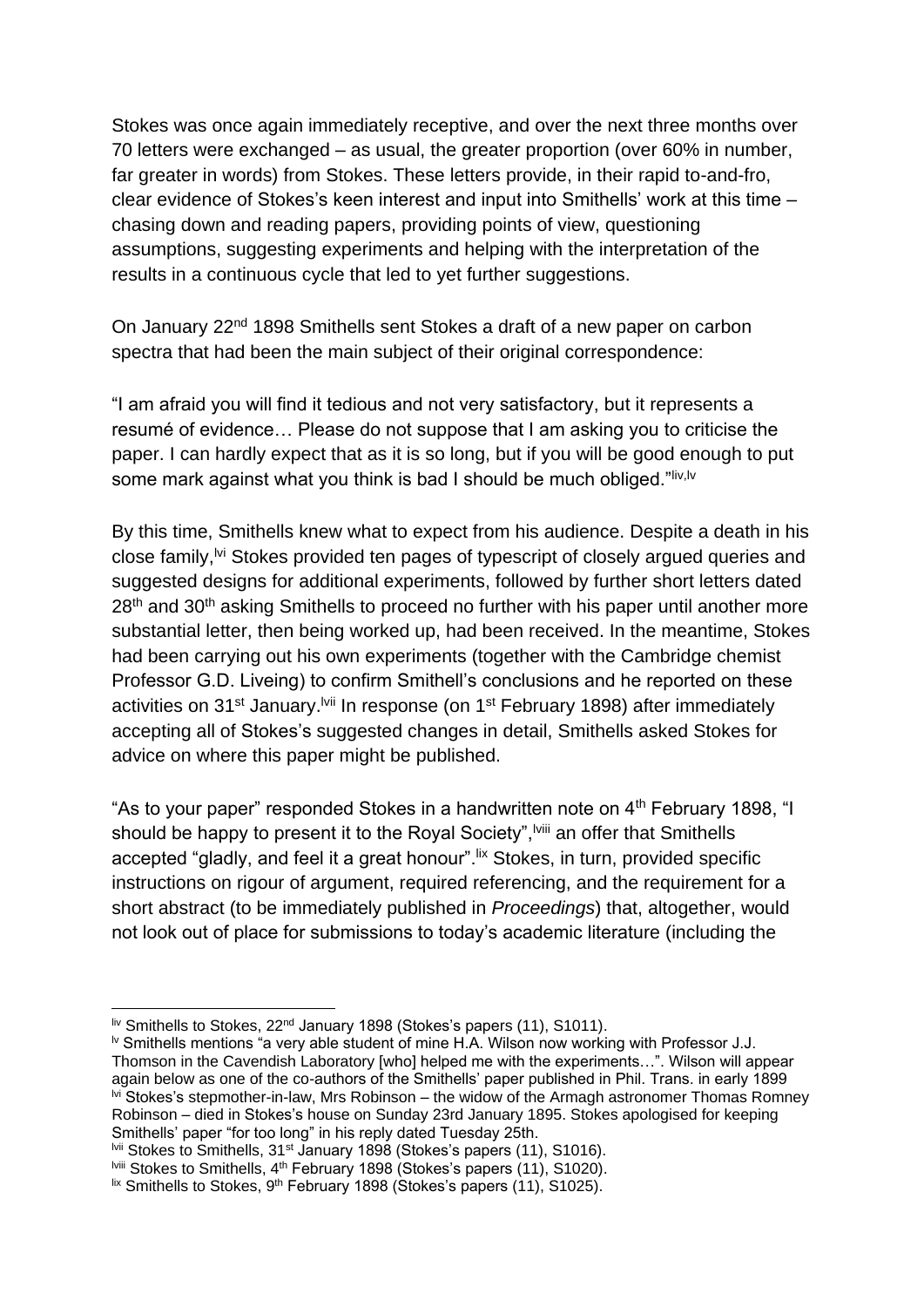*Phil. Trans.*).<sup>1x, lxi</sup> By the end of February, Stokes was suggesting that the finalised paper should be sent to him for communicating to the Royal Society, as:

"When a person has a subject at his fingers' end, as you have this, in expounding it one is apt, from excessive familiarity, to leave out some important link in the chain of evidence, which one who is less familiar notices. Hence it would be as well that I should look over it before communicating it, and write to you if I notice any omission of the kind."<sup>Ixii</sup>,<sup>Ixiii</sup>

Smithells' acceptance of this "as a very great honour" was returned almost immediately.<sup>Ixiv</sup> But doubts about details meant that Smithells continued to tinker with his paper (with Stokes's ready willingness to engage almost daily). By the end of May Stokes was beginning to agitate for submission, because "there are only 2 more meetings … before the summer recess", and "I think the argument is quite in a state to fit the paper for presentation...".<sup>|xv</sup> Smithells continued to prevaricate, submitting a draft but requesting a delay in publication until the autumn to hammer down a particular experimental difficulty. **Exxtlere Stokes additional time however served no** useful purpose – having expressed "no particular object to presenting the paper before the vacation" on 31st May 1898, by the next day he had "just one point on which I am disposed to take a different view from you..." and by 10<sup>th</sup> June this had expanded to a 5-page letter of further observations and suggestions.<sup>Ixvii</sup> Smithells, under pressure with College administration and fraught with doubts about the rigour of his work, was forced to delay once more. His response, for the first time, contains a touch of iciness – "Let me now thank you sincerely for your valuable criticism" $\frac{1}{x}$  – and the correspondence fell silent until early October, when Stokes again urged submission, reminding Smithells that the paper needed a "chance of getting known before the discussion of the claims of the candidates for the [Royal Society] fellowship comes on". Ixix

At this point Smithells appears to have become exhausted by experimental difficulties and Stokes's apparently endless capacity, when given a very short time to ponder, for spotting and reporting on minute holes in an argument. Besides, his candidature for Fellowship of the RS was being pursued (presumably unknown to

<sup>&</sup>lt;sup>1x</sup> Stokes to Smithells, 12<sup>th</sup> February 1898 (Stokes's papers [\(11\)](#page-3-0), S1027).

<sup>&</sup>lt;sup>ki</sup> The Royal Society protocols and norms of scholarly etiquette and appropriate language and structure arose through the interactions between Stokes, referees and authors, and (as asserted in a forthcoming book [\(8\)](#page-2-0)) were formalised only when Stokes relinquished formal supervisory roles.  $\frac{1}{x}$  Stokes to Smithells, 26<sup>th</sup> February 1898 (Stokes's papers [\(11\)](#page-3-0), S1039).

<sup>&</sup>lt;sup>Ixiii</sup> At this stage it seems unlikely that Stokes did not have this subject "at fingers' end".

 $\frac{1}{x}$ <sup>ixiv</sup> Smithells to Stokes, 2<sup>nd</sup> March 1898 (Stokes's papers [\(11\)](#page-3-0), S1040)

<sup>&</sup>lt;sup>lxv</sup> Stokes to Smithells, 27<sup>th</sup> May 1989 (Stokes's papers [\(11\)](#page-3-0), S1070)

<sup>&</sup>lt;sup>lxvi</sup> Smithells to Stokes, 30<sup>th</sup> May 1989 (Stokes's papers [\(11\)](#page-3-0), S1071)

lxvii Stokes to Smithells (Stokes's papers [\(11\)](#page-3-0), S1072, S1073 & S1074)

lxviii Smithells to Stokes, 15<sup>th</sup> June 1898 (Stokes's papers [\(11\)](#page-3-0), S1076)

 $\frac{1}{x}$  Stokes to Smithells,  $8^{th}$  October 1898 (Stokes's papers [\(11\)](#page-3-0), S1077)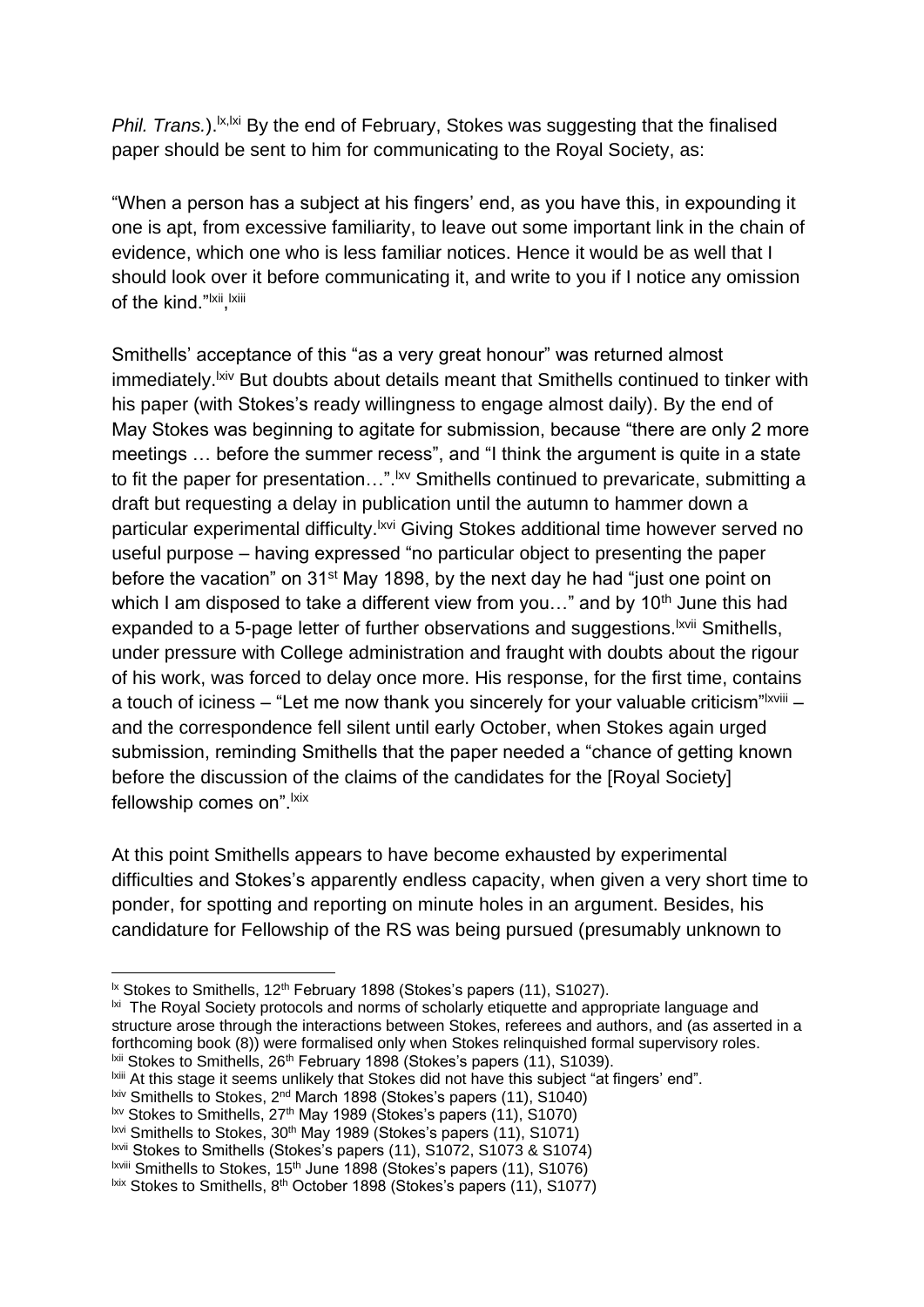Stokes) in another direction: "With respect to your kindly interest in my election to the Royal Society, I may say I have in complete readiness a paper on the electrical conductivity of vaporised salts, which my former lecturer and dear friend Sir Henry Roscoe has kindly promised to communicate to the Royal Society."<sup>IXX</sup> This is undoubtedly the paper mentioned above (see footnotes *[liii](#page-15-0)* and *[liii](#page-15-0)* above) in the letter which, ironically, revitalised the entire Stokes-Smithells' correspondence in late 1897. The paper was read at the Royal Society in November 1898 and publication in *Phil. Trans*. followed early in the new year.<sup>37</sup>

It is interesting, and not a little poignant that, after all the extended correspondence and input from Stokes on suggested experiments and observations on the spectra of gold and copper compounds (acknowledged much later by Smithells in his letter to Larmor<sup>lxxi</sup>), Stokes is given no credit nor even mentioned in the paper published in *Phil. Trans.* in 1899. Perhaps Smithells had simply tired of it all and did not dare to have Stokes read it again. After a meeting at a Chemical Society dinner and handful of further letters on experimental methods and the spectrum of carbon compounds, the correspondence apparently ended with a letter from Stokes on 18<sup>th</sup> November 1898.lxxii

The belaboured paper on the spectra of carbon compounds was eventually published, apparently without further input from Stokes but this time containing generous acknowledgements to him, in the *Philosophical Magazine* in 1901<sup>38</sup> and Fellowship of the Royal Society was conferred on Smithells later that year.

### **Conclusion**

The premise of this paper – that there is something wrong with the Stokes's historiography – seems somewhat ambitious. Why would this be so, after 100 years of biographical study of many of Stokes's contemporaries on whom (as I argue) Stokes had such impact? Nevertheless, the secondary sources are indisputably rather limited. Only one book in that 100 years has been devoted to Stokes<sup>39</sup>, and that allocates only 11 pages (out of over 200) to his 50+ years as a central character in the Royal Society, the remainder focusing otherwise (for the main part) on his mathematical physics and offering very few specifics on his wide-ranging impact on science and scientists over that whole period. Other biographical sources do not exactly treat Stokes dismissively, but nor do they go much beyond acknowledging his assistance as a sounding-board off whom ideas are bounced without significant modification. The broad sweep of his involvement in theoretical speculation, on mathematical underpinning of argument, in the design of experiments to confirm or disprove a particular detail of theory – Stokes was generally relied upon as an expert

<sup>&</sup>lt;u>.</u>  $\frac{dx}{dx}$  Smithells to Stokes, 12<sup>th</sup> October 1898 (Stokes's papers [\(11\)](#page-3-0), S1078)

lxxi Smithells in Larmor[\(6,](#page-1-0)p265) – see also footnote *[xliv](#page-13-0)* above.

lxxii Stokes's papers [\(11\)](#page-3-0), S1086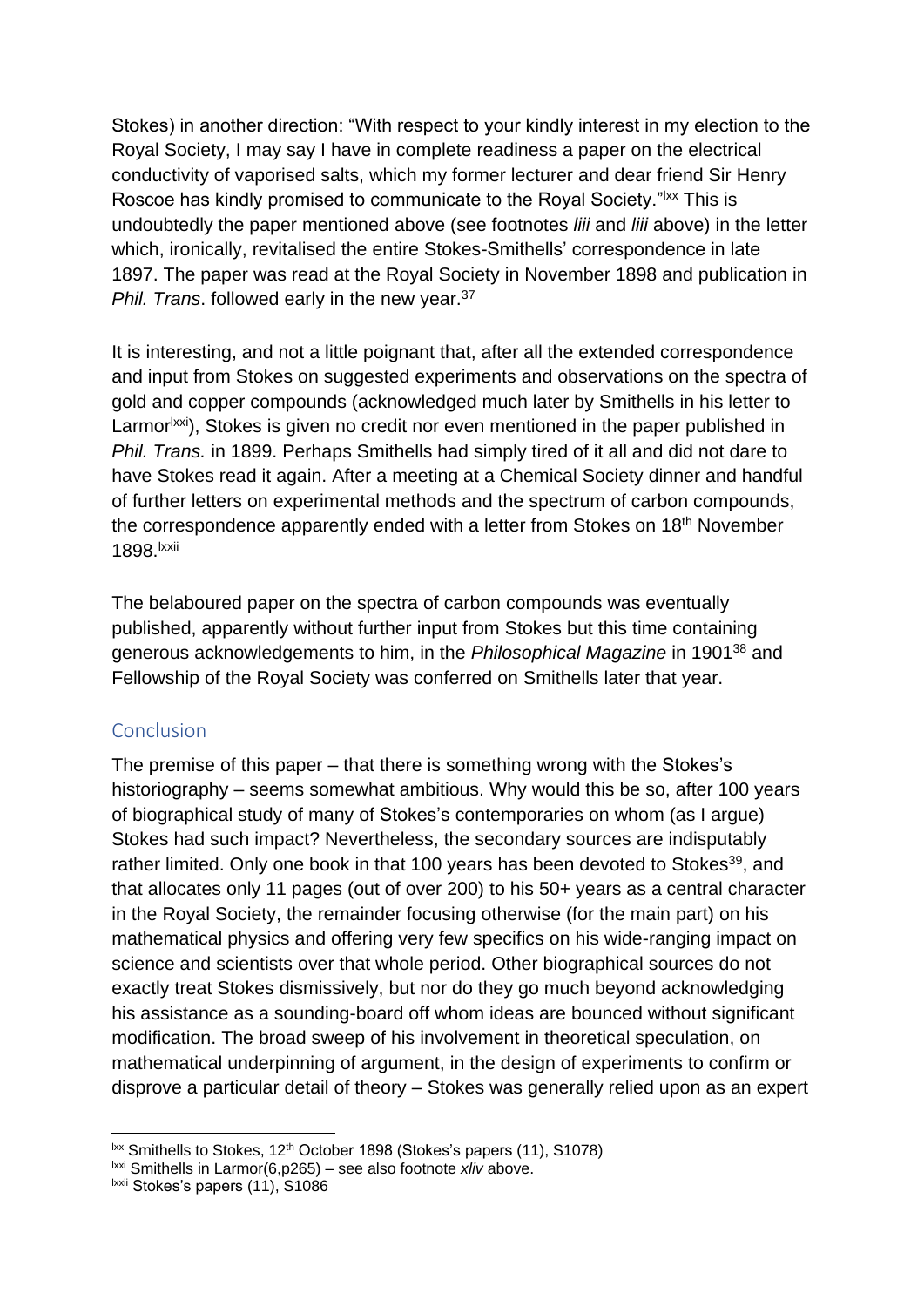in construction of the novel *instantia crucis* – and, above all, insistence on rigorous scientific argument before allowing publication in a journal of the Royal Society, is seldom mentioned and has never (as far as I can ascertain) been explored in any depth.

The curious historian might ask why this is so. The examples set out here can only scratch the surface of the extent to which scientists, well known like Thomson/Kelvin or Crookes, or less familiar like Smithells, came to depend upon Stokes's counsel and encouragement to help publish their researches in significant scientific journals. The extraordinary volume of primary source material is, so far at least, much underutilised in historical analysis. Perhaps the related access and transcription issues described above would deter many diligent researchers from a broad investigation of Stokes, although biographers have certainly dipped into the detail relevant to their focus.

An additional factor might involve Stokes's own character. Notoriously taciturn in meetings, he freely admitted he was "naturally of rather a retiring character". Ixxiii It appears from the evidence of the Thomson/Kelvin relationship, and the Smithells correspondence and elsewhere in the archive, that in seeking to extend the boundaries of natural knowledge Stokes sought no advantage either in financial profit or in enhancements to his scientific reputation. Yet it cannot be, as Harrison (1988) concluded, that Stokes was possessed of "guileless conduct in all worldly affairs".<sup>[24\(](#page-8-1)p.92)</sup> His long tenure in such a politically powerful position as Editor of the Royal Society's main scientific publications, in what must be regarded as a disputatious environment, points to an administrator of rare skill and temperament. His input was mostly appreciated, but (as the Smithells case above demonstrates), this was not always the case. It seems however, from other evidence, that the Smithells case may be regarded as the exception rather than the rule.

For the final component of my complex answer to the question of why Stokes's work at the Royal Society has not yet attracted the historical attention it might merit, I turn to the development of the discipline of the history of science itself since 1945. The extent to which the science – and thus scientists – has tended to dominate the history is discussed by my PhD supervisor, Professor Frank James, in his paper "Some significances of the two cultures debate". <sup>40</sup> Without restating the argument here, the resulting focus on the scientific content of the history rather than on its context and on the processes involving interplays between associated actors has led to a historical record that is not yet fully developed. A further historical spotlight on the supposed origins of so-called "modern" science in the  $16<sup>th</sup>$  and  $17<sup>th</sup>$  centuries led

lxxiii Stokes to Thomas Romney Robinson, 1st December 1877 in Larmor [\(6\)](#page-1-0), p40. It appears from several of the tributes in the Larmor memoir that Stokes's supposed taciturnity was not evident on social occasions, see for example the appreciation by Professor G.D. Liveing, FRS in Larmor [\(6\)](#page-1-0), p91-97, especially p92.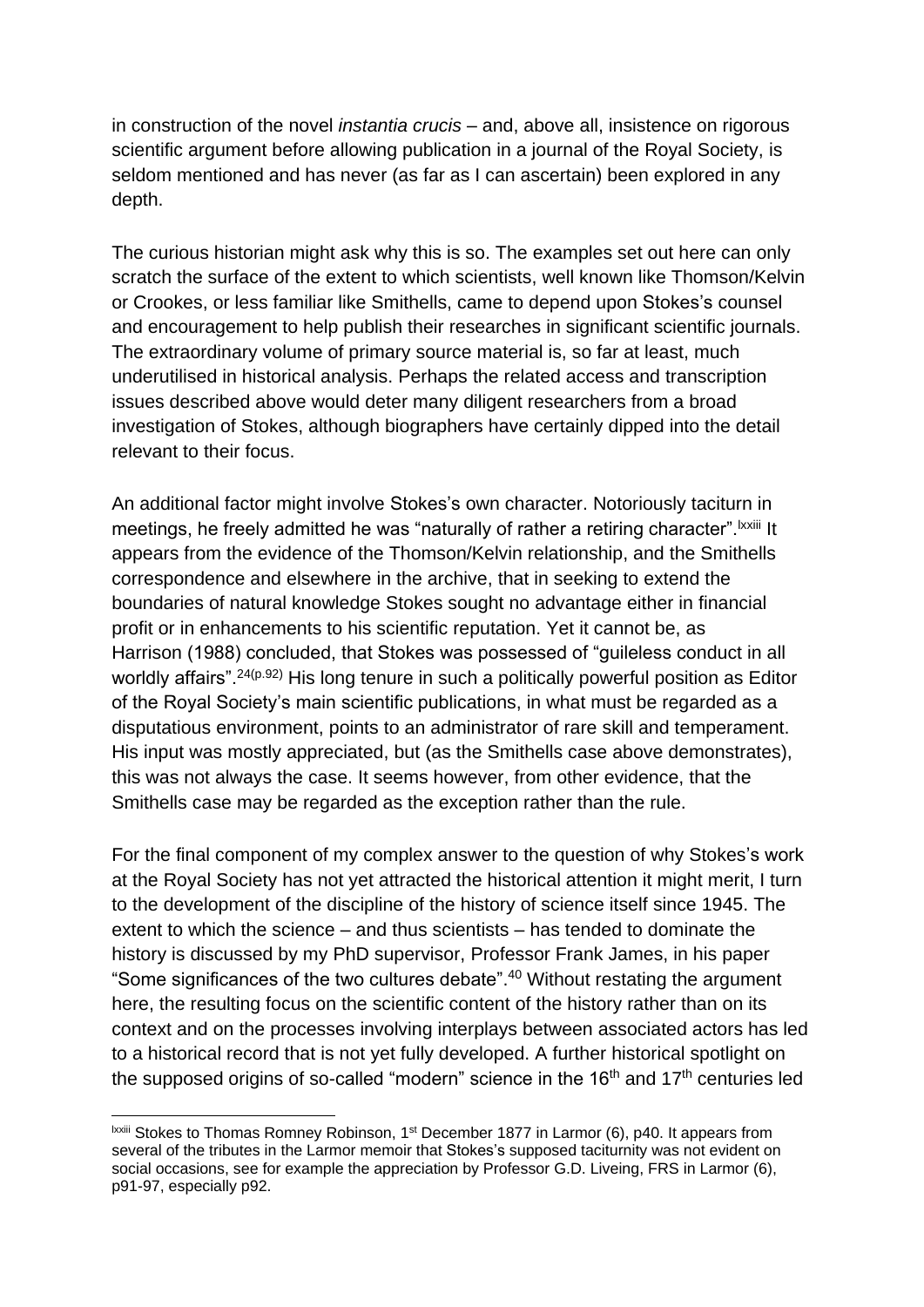to a neglect (until the late 1970s) of the  $19<sup>th</sup>$  century, and the treatments of several major scientists including Charles Darwin, Michael Faraday, James Clerk Maxwell and Thomson/Kelvin have, to one extent or another, been produced with the focus on scientific content rather than a contextualised examination that does not prioritise the science above other activities. The consequences include the historical underplaying of the impact of characters such as Stokes.<sup>Ixxiv</sup>

On Stokes, at least, I conclude that his original (and undoubtedly formidable) physical and mathematical researches may not have been, as many historians currently have it, his main contribution to scientific knowledge. His impact on science, expressed through the efforts and publications of other scientists to an extent not yet fully recognised (despite being apparently well known amongst his contemporaries), was perhaps even more profound. Stokes was the hub of a significant correspondence network with which historians must eventually grapple in order to disentangle and thus identify his true influence.

## Acknowledgements

I should like to acknowledge the assistance of my PhD supervisor at UCL, Prof. Frank A.J.L. James, who first suggested that G.G. Stokes would be a useful subject for study, who has provided valuable advice and wise counsel throughout, and who has shared with me a fascination in the story that continues to unfold. I thank Aileen Fyfe and her colleagues for sharing draft chapters of their forthcoming book manuscript [8]. Two anonymous reviewers have provided valuable commentary and suggestions that have improved my paper, and I am grateful to them.

<sup>1</sup> lxxiv To this list might be added the names of John Herschel, John Tyndall and George Biddell Airy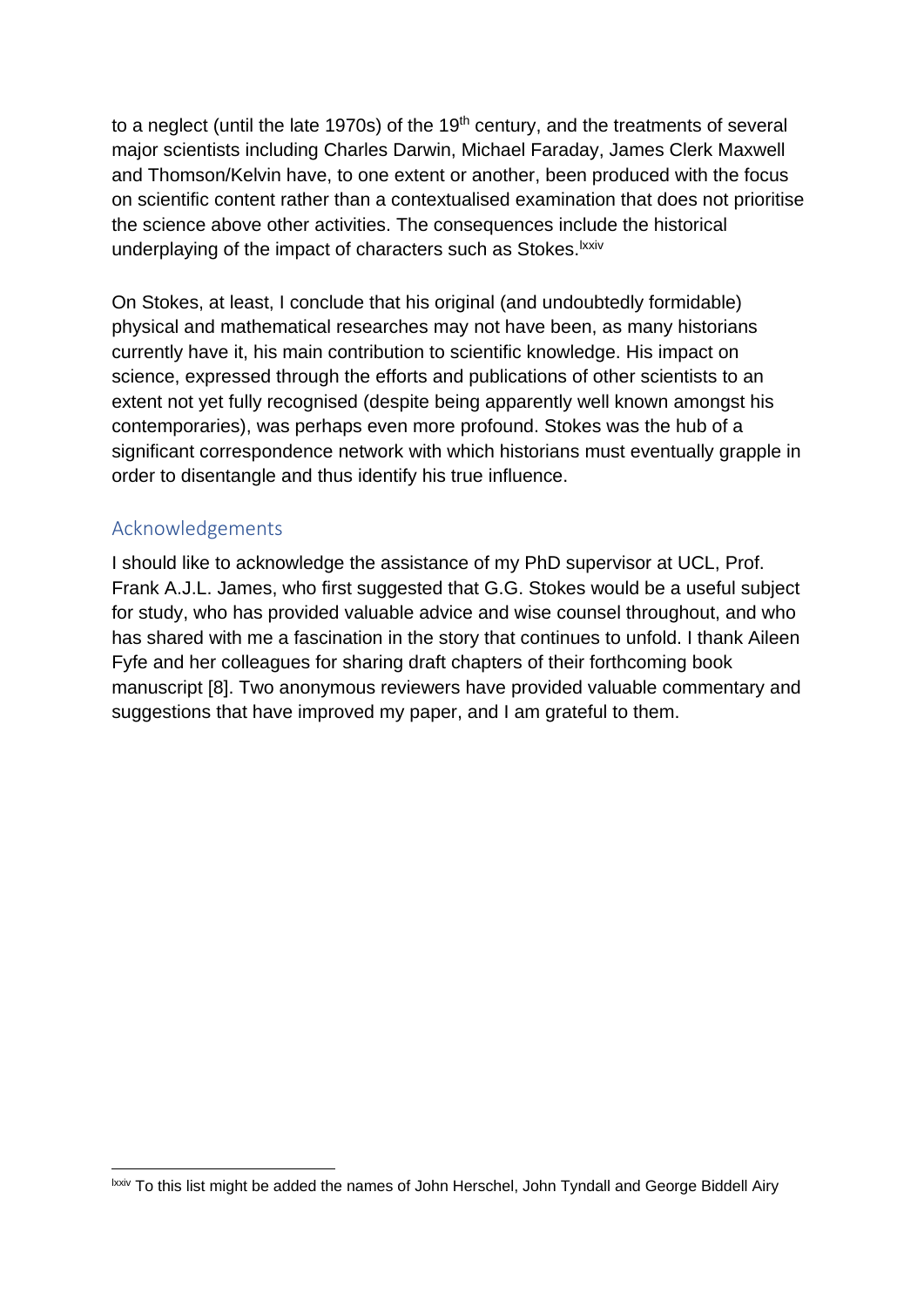#### References

1

<sup>4</sup> Barton, R. 'Men of Science': Language, Identity and Professionalisation in the Mid-Victorian Scientific Community. Hist.Sci. 2003;41(1):73-119.

<sup>5</sup> Wilson, DB. George Gabriel Stokes and Joshua King. In: Knox KC and Noakes R, editors. *From Newton to Hawking*. Cambridge: Cambridge University Press; 2003. p.295-342.

<sup>6</sup> Larmor J. *Memoir and Scientific Correspondence of the late Sir George Gabriel Stokes, Bart.* Vol 1, Cambridge, Cambridge University Press:1907. 475 p.

<sup>7</sup> James, FA. The conservation of energy, theories of absorption and resonating molecules, 1851- 1854: G. G. Stokes, A. J. Ångström and W. Thomson. In: Notes and Records of the Royal Society of London. 1983; 38(1):79-107.

<sup>8</sup> Fyfe A, Moxham N, McDougall-Waters J, Røstvik C.M. Unpublished draft. *A History of Scientific Journals: Philosophical Transactions and Royal Society publishing*, 1665-2015. Pittsburgh: University of Pittsburgh Press.

<sup>9</sup> Warwick A. *Masters of theory: Cambridge and the rise of mathematical physics*. Chicago and London: University of Chicago Press; 2003. 572 p.

<sup>10</sup> Barrow-Green J. `A corrective to the spirit of too exclusively pure mathematics': Robert Smith (1689-1768) and his Prizes at Cambridge University. Ann Sci. 1999;56(3):271-316. Available from: <https://doi.org/10.1080/000337999296418>

<sup>11</sup> Stokes's papers, Cambridge University Library, Add. MS 7656 [reference numbers relate to Stokes's entries in Wilson DB, editor. *Catalogue of Stokes and Kelvin Collections*. 589 p. Cambridge: Cambridge University Library]

<sup>12</sup> Baldwin M. Tyndall and Stokes: Correspondence, Referee Reports and the Physical Sciences in Victorian Britain. In: Lightman B, Reidy M, editors. *The Age of Scientific Naturalism: Tyndall and His Contemporaries*. Pittsburgh: University of Pittsburgh Press; 2014. p171-186.

<sup>13</sup> Wilson DB, editor. *The correspondence between Sir George Gabriel Stokes and Sir William Thomson, Baron Kelvin of Largs. Cambridge*: Cambridge University Press; 1990. 783 p [Reference numbers are those assigned by Wilson in his sequential list.]

<sup>14</sup> Smith C, Wise N. *Energy and Empire*. Cambridge: Cambridge University Press;1989. 866 p.

<sup>15</sup> Lindley D. *Degrees Kelvin*. Washington DC: Joseph Henry Press;2004. 366 p.

<sup>16</sup> Thomson W. On the Theory of the Electric Telegraph. Proc R Soc Lond. 1856;7: 382-399 <http://doi.org/10.1098/rspl.1854.0093>

 $17$  Faraday M. On electric induction  $-$  associated cases of current and static effects. Lond Edinb Dubl Phil Mag. 1854;7(4):197-208.

<sup>18</sup> Stokes, Sir George G. *Mathematical and Physical Papers 1880-1905*. ["MPP"], 2nd edition. Originally Cambridge: Cambridge University Press, reprinted in 1966 and published in New York and London by Johnson Reprint Corporation. vols 1-3 (edited by Stokes, Sir George G), vols 4-5 (edited by Larmor J.)

 $19$  Wood A. Fifty-eight years of friendship: Kelvin and Stokes. In: Flood R, McCartney M, Whitaker A (editors). *Kelvin - Life, Labours and Legacy*. Oxford: Oxford University Press; 2008. p. 64-85.

 $20$  Trainer M. The patents of William Thomson (Lord Kelvin). World Pat Inf. 2004;26:311–317.

<sup>21</sup> Lord Kelvin. 1904 Lecture XIII [delivered in 1884] in *Baltimore Lectures on Molecular Dynamics and the Wave Theory of Light*, 703 p. London, C.J.Clay & Sons (CUP Warehouse)

<sup>22</sup> Brock WH. *William Crookes (1832-1919) and the Commercialization of Science*: London; Routledge: 2016 [first published in 2008 by Ashgate]

<sup>23</sup> Crookes in d'Albe F. *The Life of Sir William Crookes OM, FRS*: London; T Fisher Unwin Ltd: 1913

<sup>24</sup> Harrison AJ. Scientific Naturalists and the government of the Royal Society 1850-1900,

(unpublished PhD Thesis. 1988: Open University; [http://oro.open.ac.uk/57044/\)](http://oro.open.ac.uk/57044/)

 $25$  Crookes, W. Researches in the Phenomena of Spiritualism, London: J. Burns; 1874. 112 p. [reprinted from the Quarterly Journal of Science, which Crookes edited at the time]

<sup>26</sup> Larmor J. *Memoir and Scientific Correspondence of the late Sir George Gabriel Stokes, Bart. Vol 2*.

Cambridge; Cambridge University Press:1907. 507 p.

<sup>27</sup> Maxwell JC. On the Dynamical Theory of Gases. Phil. Trans. Vol. 157. 1866:49-88.

<sup>1</sup> Lord Rayleigh. Obituary notices of fellows deceased. Proc R Soc Lond. 1905; 75:199-216. Available from:<http://doi.org/10.1098/rspl.1904.0163>

<sup>&</sup>lt;sup>2</sup> Turner, FM. The Victorian Conflict between Science and Religion: A Professional Dimension. Isis. 1978 Sep;61(3):356-376.

<sup>3</sup> Hall, MB, *All Scientists Now.* Cambridge: Cambridge University Press; 1984. 261 p.